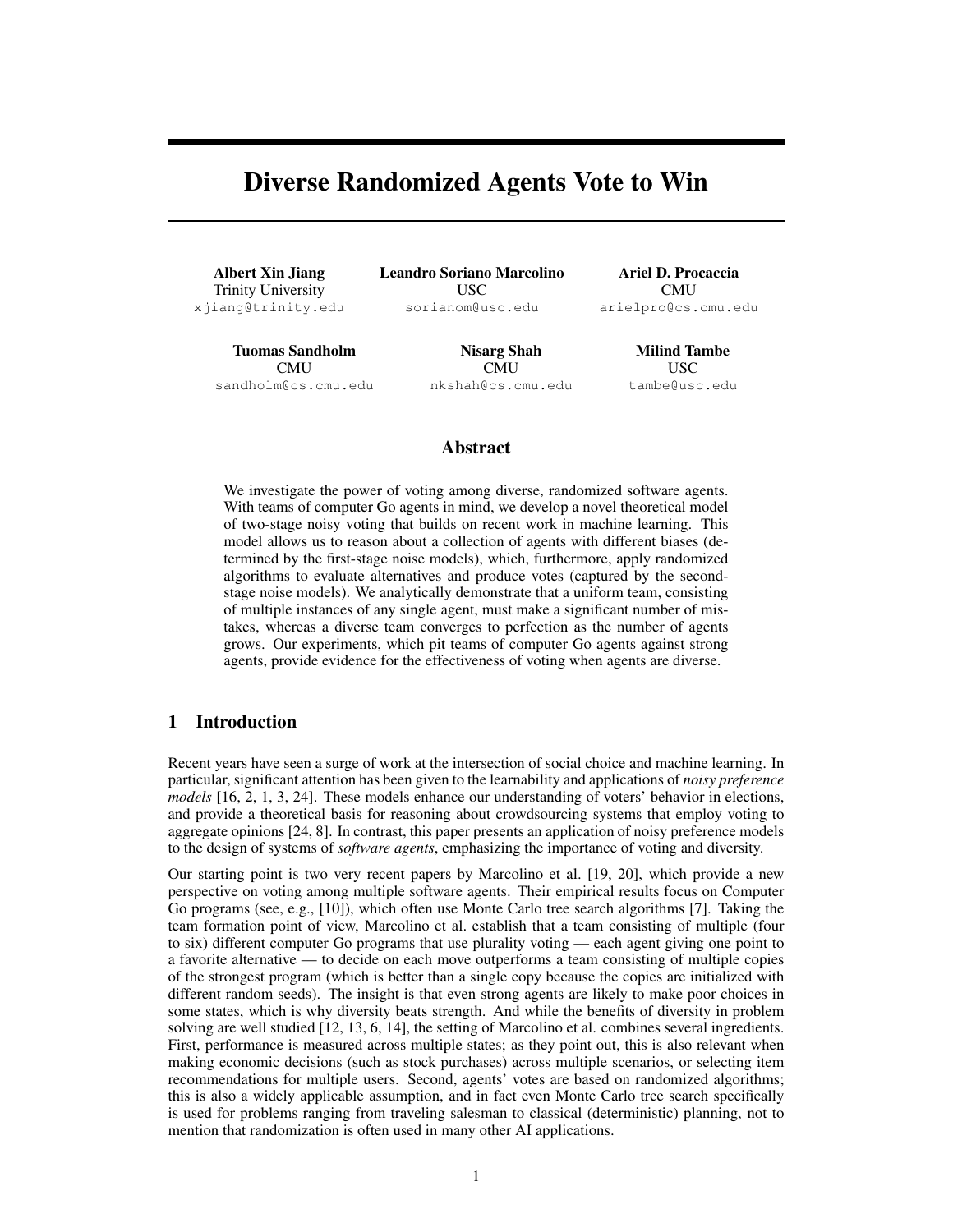Focusing on the computer Go application, we find it exciting because it provides an ideal example of voting among teams of software agents: It is difficult to compare quality scores assigned by heterogeneous agents to different moves, so optimization approaches that rely on *cardinal utilities* fall short while voting provides a natural aggregation method. More generally the setting's new ingredients call for a novel model of social choice, which should be rich enough to explain the empirical finding that diversity beats strength.

However, the model suggested by Marcolino et al. [\[19\]](#page-8-6) is rather rudimentary: they prove that a diverse team would outperform copies of the strongest agent *only if* one of the weaker agents outperforms the strongest agent in at least one state; their model cannot quantify the advantage of diversity. Marcolino et al. [\[20\]](#page-8-7) present a similar model, but study the effect of increasing the size of the action space (i.e., the board size in the Go domain). More importantly, Marcolino et al. [\[19,](#page-8-6) [20\]](#page-8-7) — and other related work [\[6\]](#page-8-12) — assume that each agent votes for a single alternative. In contrast, it is potentially possible to design agents that generate a ranking of multiple alternatives, calling for a principled way to harness this additional information.

#### 1.1 Our Approach and Results

We introduce the following novel, abstract model of voting, and instantiate it using Computer Go. In each state, which corresponds to a board position in Go, there is a ground truth, which captures the true quality of different alternatives — feasible moves in Go. Heuristic agents have a noisy perception of the quality of alternatives. We model this using a *noise model* for each agent, which randomly maps the ground truth to a ranking of the alternatives, representing the agent's *biased* view of their qualities. But if a single agent is presented with the same state twice, the agent may choose two different alternatives. This is because agents are assumed to be randomized. For example, as mentioned above, most computer Go programs, such as Fuego [\[10\]](#page-8-8), rely on Monte Carlo Tree Search to randomly decide between different moves. We model this additional source of noise via a second noise model, which takes the biased ranking as input, and outputs the agent's *vote* (another ranking of the alternatives). A *voting rule* is employed to select a single alternative (possibly randomly) by aggregating the agents' votes. Our main theoretical result is the following theorem, which is, in a sense, an extension of the classic Condorcet Jury Theorem [\[9\]](#page-8-14).

Theorem [2](#page-5-0) (simplified and informal). *(i) Under extremely mild assumptions on the noise models and voting rule, a* uniform team *composed of copies of any single agent (even the "strongest" one with the most accurate noise models), for any number of agents and copies, is likely to vote for suboptimal alternatives in a significant fraction of states; (ii) Under mild assumptions on the noise models and voting rule, a* diverse team *composed of a large number of different agents is likely to vote for optimal alternatives in almost every state.*

We show that the assumptions in both parts of the theorem are indeed mild by proving that three wellknown noise models — the Mallows- $\phi$  model [\[18\]](#page-8-15), The Thurstone-Mosteller model [\[26,](#page-8-16) [21\]](#page-8-17), and the Plackett-Luce model [\[17,](#page-8-18) [23\]](#page-8-19) — satisfy the assumptions in both parts of the theorem. Moreover, the assumptions on the voting rule are satisfied by almost all prominent voting rules.

We also present experimental results in the Computer Go domain. As stated before, our key methodological contributions are a procedure for automatically generating diverse teams by using different parameterizations of a Go program, and a novel procedure for extracting rankings of moves from algorithms that are designed to output only a single good move. We show that the diverse team significantly outperforms the uniform team under the plurality rule. We also show that it is possible to achieve better performance by extracting rankings from agents using our novel methodology, and aggregating them via ranked voting rules.

### 2 Background

We use  $[k]$  as shorthand for  $\{1, \ldots, k\}$ . A vote is a total order (ranking) over the alternatives, usually denoted by  $\sigma$ . The set of rankings over a set of alternatives A is denoted by  $\mathcal{L}(A)$ . For a ranking  $\sigma$ , we use  $\sigma(i)$  to denote the alternative in position i in  $\sigma$ , so, e.g.,  $\sigma(1)$  is the most preferred alternative in  $\sigma$ . We also use  $\sigma([k])$  to denote  $\{\sigma(1), \ldots, \sigma(k)\}\)$ . A collection of votes is called a *profile*, denoted by π. A *deterministic voting rule* outputs a winning alternative on each profile. For a *randomized voting rule* f (or simply a voting rule), the output  $f(\pi)$  is a distribution over the alternatives. A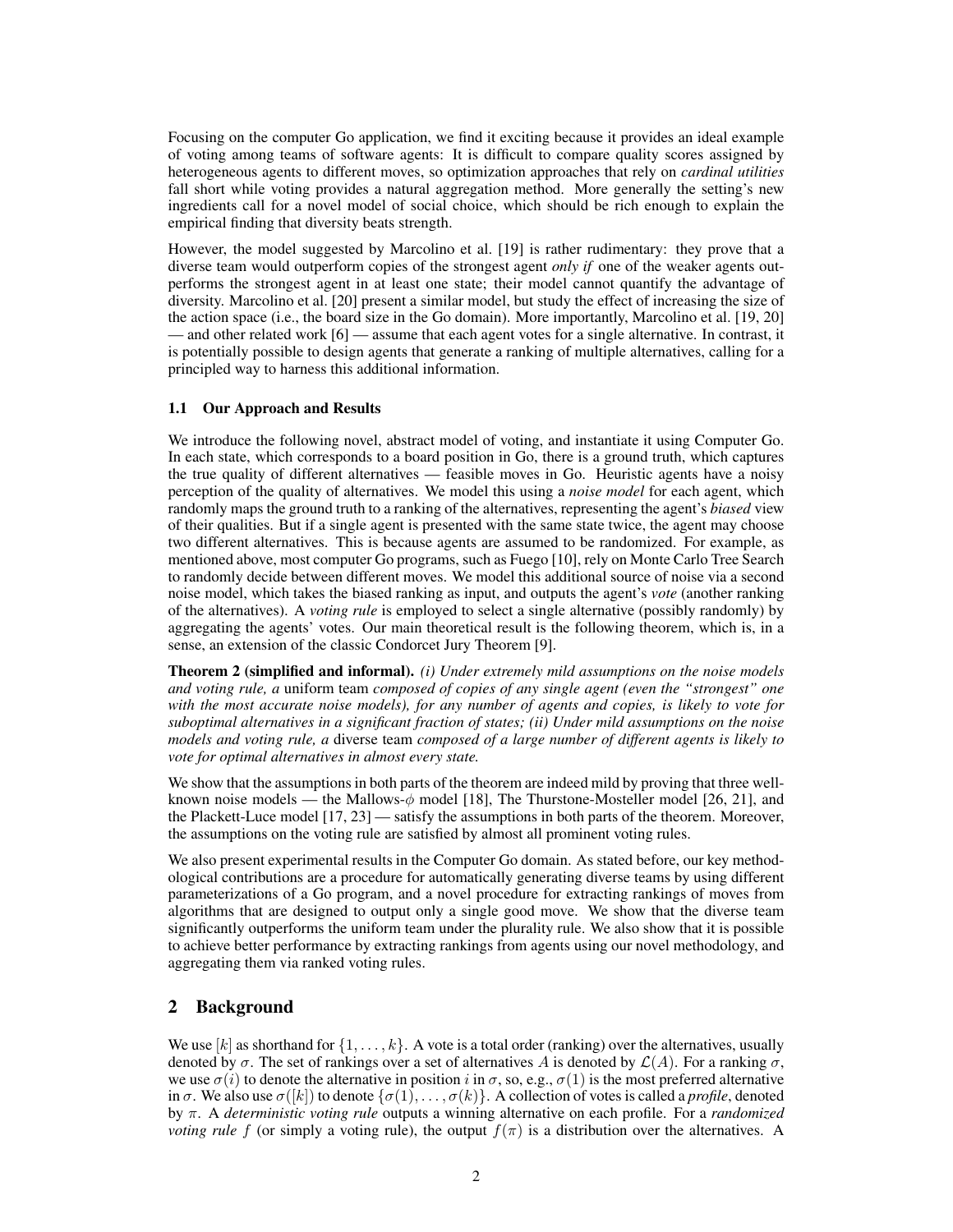voting rule is *neutral* if relabeling the alternatives relabels the output accordingly; in other words, the output of the voting rule is independent of the labels of the alternatives. All prominent voting rules, when coupled with uniformly random tie breaking, are neutral.

Families of voting rules. Next, we define two families of voting rules. These families are quite wide, disjoint, and together they cover almost all prominent voting rules.

- *Condorcet consistency.* An alternative is called the Condorcet winner in a profile if it is preferred to every other alternative in a majority of the votes. Note that there can be at most one Condorcet winner. A voting rule is called *Condorcet consistent* if it outputs the Condorcet winner (with probability 1) whenever it exists. Many famous voting rules such as Kemeny's rule, Copeland's rule, Dodgson's rule, the ranked pairs method, the maximin rule, and Schulze's method are Condorcet consistent.
- *PD-c Rules [\[8\]](#page-8-5).* This family is a generalization of positional scoring rules that include prominent voting rules such as plurality and Borda count. While the definition of Caragiannis et al. [\[8\]](#page-8-5) outputs rankings, we naturally modify it to output winning alternatives. Let  $T_{\pi}(k, a)$  denote the number of times alternative a appears among first k positions in profile  $\pi$ . Alternative a is said to *position-dominate* alternative b in  $\pi$  if  $T_{\pi}(k, a) > T_{\pi}(k, b)$ for all  $k \in [m-1]$ , where m is the number of alternatives in  $\pi$ . An alternative is called the *position-dominating winner* if it position-dominates every other alternative in a profile. It is easy to check that there can be at most one position-dominating winner. A voting rule is called *position-dominance consistent* (PD-c) if it outputs the position-dominating winner (with probability 1) whenever it exists. Caragiannis et al. [\[8\]](#page-8-5) show that all positional scoring rules (including plurality and Borda count) and Bucklin's rule are PD-c (as rules that output rankings). We show that this holds even when the rules output winning alternatives. This is presented as Proposition [1](#page-9-0) in the online appendix (specifically, Appendix [A\)](#page-9-1).

Caragiannis et al. [\[8\]](#page-8-5) showed that PD-c rules are disjoint from Condorcet consistent rules (actually, for rules that output rankings, they use a natural generalization of Condorcet consistent rules that they call PM-c rules). Their proof also establishes the disjointness of the two families for rules that output winning alternatives.

#### <span id="page-2-0"></span>2.1 Noise Models

One view of computational social choice models the votes as noisy estimates of an unknown true order of the alternatives. These votes come from a distribution that is parametrized by some underlying ground truth. The ground truth can itself be the true order of alternatives, in which case we say that the noise model is of the *rank-to-rank* type. The ground truth can also be an objective true quality level for each alternative, which is more fine-grained than a true ranking of alternatives. In this case, we say that the noise model is of the *quality-to-rank* type. See [\[15\]](#page-8-20) for examples of quality-to-rank models and how they are learned. Note that the output votes are rankings over alternatives in both cases. We denote the ground truth by  $\theta$ . It defines a *true ranking* of the alternatives (even when the ground truth is a quality level for each alternative), which we denote by  $\sigma^*$ .

Formally, a noise model  $P$  is a set of distributions over rankings — the distribution corresponding to the ground truth  $\theta$  is denoted by  $P(\theta)$ . The probability of sampling a ranking  $\sigma$  from  $P(\theta)$  is denoted by  $Pr_P[\sigma; \theta]$ .

Similarly to voting rules, a noise model is called *neutral* if relabeling the alternatives permutes the probabilities of various rankings accordingly. Formally, a noise model  $P$  is called neutral if  $\Pr_P[\sigma;\theta] = \Pr_P[\tau\sigma;\tau\theta]$ , for every permutation  $\tau$  of the alternatives, every ranking  $\sigma$ , and every ground truth  $\theta$ . Here,  $\tau\sigma$  and  $\tau\theta$  denote the result of applying  $\tau$  on  $\sigma$  and  $\theta$ , respectively.

Classic noise models. Below, we define three classical noise models:

• *The Mallows-*φ *model* [\[18\]](#page-8-15). This is a rank-to-rank noise model, where the probability of a ranking decreases exponentially in its distance from the true ranking. Formally, the Mallows- $\phi$  model for m alternatives is defined as follows. For all rankings  $\sigma$  and  $\sigma^*$ ,

<span id="page-2-1"></span>
$$
\Pr[\sigma; \sigma^*] = \frac{\phi^{d_{KT}(\sigma, \sigma^*)}}{Z_{\phi}^m},\tag{1}
$$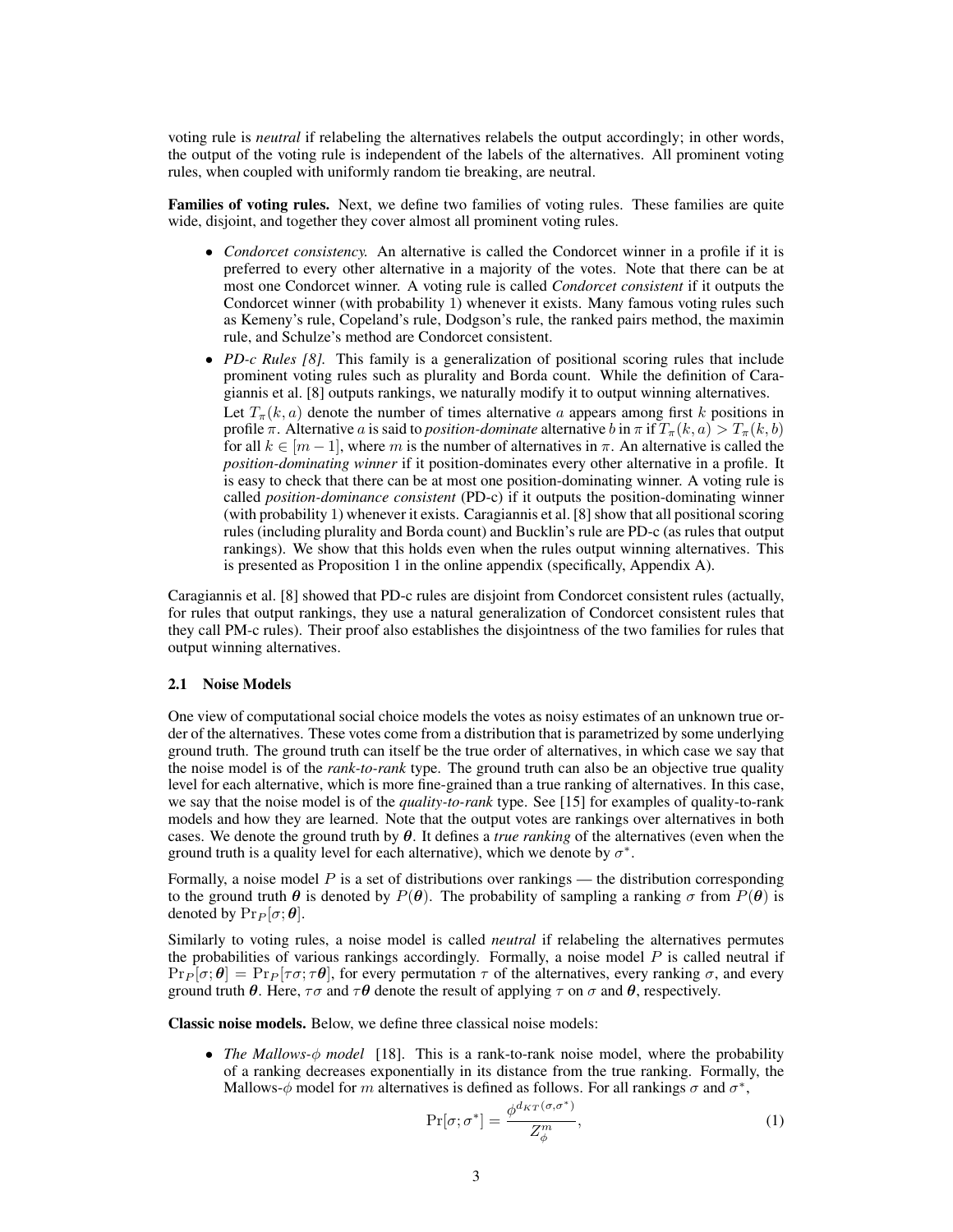where  $d_{KT}$  is the Kendall-Tau distance that measures total pairwise disagreement between two rankings, and the normalization constant  $Z_{\phi}^{m} = \prod_{k=1}^{m} \sum_{j=0}^{k-1} \phi^{j}$  is independent of  $\sigma^{*}$ .

• *The Thurstone-Mosteller (TM)* [\[26,](#page-8-16) [21\]](#page-8-17) and the *Plackett-Luce (PL)* [\[17,](#page-8-18) [23\]](#page-8-19) models. Both models are of the quality-to-rank type, and are special cases of a more general *random utility model* (see [\[2\]](#page-8-1) for its use in social choice). In a random utility model, each alternative a has an associated true quality parameter  $\theta_a$  and a distribution  $\mu_a$  parametrized by  $\theta_a$ . In each sample from the model, a noisy quality estimate  $X_a \sim \mu_a(\theta_a)$  is obtained, and the ranking where the alternatives are sorted by their noisy qualities is returned.

For the Thurstone-Mosteller model,  $\mu_a(\theta_a)$  is taken to be the normal distribution  $\mathcal{N}(\theta_a, \nu^2)$ with mean  $\theta_a$ , and variance  $\nu^2$ . Its PDF is

$$
f(x) = \frac{1}{\sqrt{2\pi\nu^2}} e^{-\frac{(x-\theta_a)^2}{2\nu^2}}.
$$

For the Plackett-Luce model,  $\mu_a(\theta_a)$  is taken to be the Gumbel distribution  $\mathcal{G}(\theta_a)$ . Its PDF follows  $f(x) = e^{-(x-\theta_a)-e^{-(x-\theta_a)}}$ . The CDF of the Gumbel distribution  $\mathcal{G}(\theta_a)$  is given by  $F(x) = e^{-e^{-(x-\theta_a)}}$ . Note that we do not include a variance parameter because this subset of Gumbel distributions is sufficient for our purposes.

The Plackett-Luce model has an alternative, more intuitive, formulation. Taking  $\lambda_a$  =  $e^{\theta_a}$ , the probability of obtaining a ranking is the probability of sequentially choosing its alternatives from the pool of remaining alternatives. Each time, an alternative is chosen among a pool proportional to its  $\lambda$  value. Hence,  $Pr[\sigma; \{\lambda_a\}] = \prod_{i=1}^m \frac{\lambda_{\sigma(i)}}{\sum_{j=i}^m \lambda_{\sigma(j)}}$ , where  $m$  is the number of alternatives.

### 3 Theoretical Results

In this section, we present our theoretical results. But, first, we develop a novel model that will provide the backdrop for these results. Let  $N = \{1, \ldots, n\}$  be a set of agents. Let S be the set of states of the world, and let  $|S| = t$ . These states represent different scenarios in which the agents need to make decisions; in Go, these are board positions. Let  $\mu$  denote a probability distribution over states in S, which represents how likely it is to encounter each state. Each state  $s \in S$  has a set of alternatives  $A_s$ , which is the set of possible actions the agents can choose in state s. Let  $|A_s| = m_s$  for each  $s \in S$ . We assume that the set of alternatives is fixed in each state. We will later see how our model and results can be adjusted for varying sets of alternatives. The ground truth in state  $s \in S$  is denoted by  $\theta_s$ , and the true ranking in state s is denoted by  $\sigma_s^*$ .

Votes of agents. The agents are presented with states sampled from  $\mu$ . Their goal is to choose the true best alternative,  $\sigma_s^*(1)$ , in each state  $s \in S$  (although we discuss why our results also hold when the goal is to maximize expected quality). The inability of the agents to do so arises from two different sources: the suboptimal heuristics encoded within the agents, and their inability to fully optimize according to their own heuristics — these are respectively modeled by two noise models  $\hat{P}_i^1$  and  $P_i^2$  associated with each agent *i*.

The agents inevitably employ heuristics (in domains like Go) and therefore can only obtain a noisy evaluation of the quality of different alternatives, which is modeled by the noise model  $P_i^1$  of agent i. The biased view of agent i for the true order of the alternatives in  $A_s$ , denoted  $\sigma_{is}$ , is modeled as a sample from the distribution  $P_i^1(\sigma_s^*)$ . Moreover, we assume that the agents' decision making is randomized. For example, top computer Go programs use Monte Carlo tree search algorithms [\[7\]](#page-8-9). We therefore assume that each agent i has another associated noise model  $P_i^2$  such that the final we incredict assume that each agent *t* has another associated holse model  $T_i$  such that the final ranking that the agent returns is a sample from  $P_i^2(\sigma_{is})$ . To summarize, agent *i*'s vote is obtained by first sampling its biased truth from  $P_i^1$ , and then sampling its vote from  $P_i^2$ . It is clear that the composition  $P_i^2 \circ P_i^1$  plays a crucial role in this process.

Agent teams. Since the agents make errors in estimating the best alternative, it is natural to form a team of agents and aggregate their votes. We consider two team formation methods: a *uniform* team comprising of multiple copies of a single agent that share the same biased truths but have different final votes due to randomness; and a *diverse* team comprising of a single copy of each agent with different biased truths and different votes. We show that the diverse team outperforms the uniform team irrespective of the choice of the agent that is copied in the uniform team.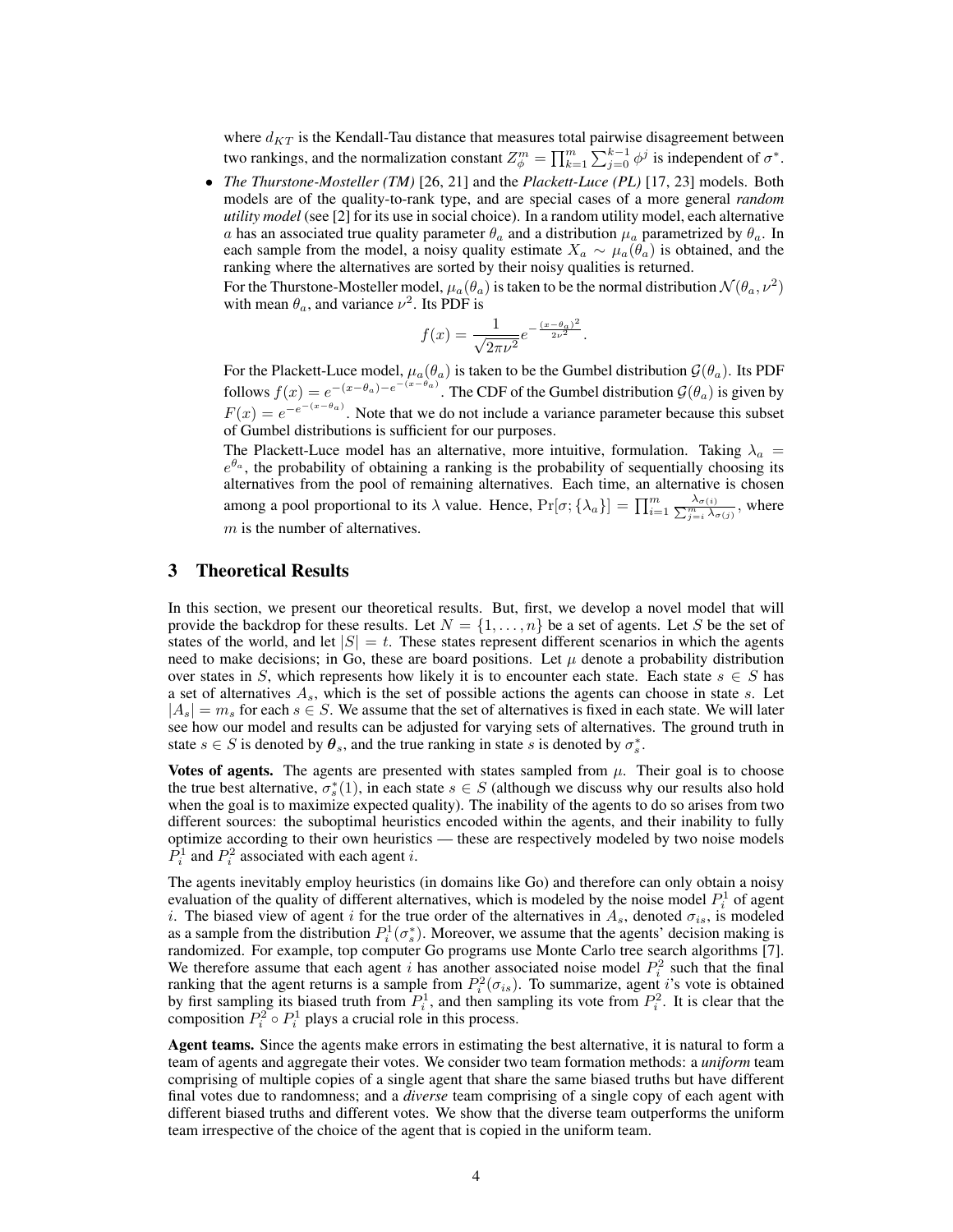#### 3.1 Restrictions on Noise Models

No team can perform well if the noise models  $P_i^1$  and  $P_i^2$  lose all useful information. Hence, we impose intuitive restrictions on the noise models; our restrictions are mild, as we demonstrate (Theorem [1\)](#page-5-1) that the three classical noise models presented in Section [2.1](#page-2-0) satisfy all our assumptions.

**PM-** $\alpha$  **Noise Model** For  $\alpha > 0$ , a neutral noise model P is called *pairwise majority preserving with strength*  $\alpha$  (or PM- $\alpha$ ) if for every ground truth  $\theta$  (and the corresponding true ranking  $\sigma^*$ ) and every  $i < j$ , we have

$$
\Pr_{\sigma \sim P(\boldsymbol{\theta})} [\sigma^*(i) \succ_{\sigma} \sigma^*(j)] \ge \Pr_{\sigma \sim P(\boldsymbol{\theta})} [\sigma^*(j) \succ_{\sigma} \sigma^*(i)] + \alpha,
$$
\n(2)

where  $\succ_{\sigma}$  is the preference relation of a ranking  $\sigma$  sampled from  $P(\theta)$ . Note that this definition applies to both quality-to-rank and rank-to-rank noise models. In other words, in  $PM-\alpha$  noise models every pairwise comparison in the true ranking is preserved in a sample with probability at least  $\alpha$ more than the probability of it not being preserved.

**PD-** $\alpha$  **Noise Model** For  $\alpha > 0$ , a neutral noise model is called *position-dominance preserving with strength*  $\alpha$  (or PD- $\alpha$ ) if for every ground truth  $\theta$  (and the corresponding true ranking  $\sigma^*$ ), every  $i < j$ , and every  $k \in [m-1]$  (where m is the number of alternatives),

$$
\Pr_{\sigma \sim P(\boldsymbol{\theta})} [\sigma^*(i) \in \sigma([k])] \ge \Pr_{\sigma \sim P(\boldsymbol{\theta})} [\sigma^*(j) \in \sigma([k])] + \alpha.
$$
 (3)

That is, for every  $k \in [m-1]$ , an alternative higher in the true ranking has probability higher by at least  $\alpha$  of appearing among the first k positions in a vote than an alternative at a lower position in the true ranking.

Compositions of noise models with restrictions. As mentioned above, compositions of noise models play an important role in our work. The next lemma shows that our restrictions on noise models are preserved, in a sense, under composition; its proof appears in Appendix [B.](#page-9-2)

<span id="page-4-1"></span>**Lemma 1.** *For*  $\alpha_1, \alpha_2 > 0$ *, the composition of a PD-* $\alpha_1$  *noise model with a PD-* $\alpha_2$  *noise model is a PD-* $(\alpha_1 \cdot \alpha_2)$  *noise model.* 

Unfortunately, a similar result does not hold for  $PM-\alpha$  noise models; the composition of a PM- $\alpha_1$ noise model and a PM- $\alpha_2$  noise model may yield a noise model that is not PM- $\alpha$  for any  $\alpha > 0$ . In Appendix [C,](#page-10-0) we give such an example. While this is slightly disappointing, we show that a stronger assumption on the first noise model in the composition suffices.

**PPM-** $\alpha$  Noise Model For  $\alpha > 0$ , a neutral noise model P is called *positional pairwise majority preserving* (or PPM- $\alpha$ ) if for every ground truth  $\theta$  (and the corresponding true ranking  $\sigma^*$ ) and every  $i < j$ , the quantity

<span id="page-4-0"></span>
$$
\Pr_{\sigma \sim P(\boldsymbol{\theta})} [\sigma(i') = \sigma^*(i) \land \sigma(j') = \sigma^*(j)] - \Pr_{\sigma \sim P(\boldsymbol{\theta})} [\sigma(j') = \sigma^*(i) \land \sigma(i') = \sigma^*(j)] \tag{4}
$$

is non-negative for every  $i' < j'$ , and at least  $\alpha$  for some  $i' < j'$ . That is, for  $i' < j'$ , the probability that  $\sigma^*(i)$  and  $\sigma^*(j)$  go to positions i' and j' respectively in a vote should be at least as high as the probability of them going to positions  $j'$  and  $i'$  respectively (and at least  $\alpha$  greater for some  $i'$  and j'). Summing Equation [\(4\)](#page-4-0) over all  $i' < j'$  shows that every PPM- $\alpha$  noise model is also PM- $\alpha$ .

<span id="page-4-2"></span>**Lemma 2.** *For*  $\alpha_1, \alpha_2 > 0$ , *if noise models*  $P^1$  *and*  $P^2$  *are*  $PPM$ - $\alpha_1$  *and*  $PM$ - $\alpha_2$ , *respectively, then their composition*  $P^2 \circ P^1$  *is PM-*( $\alpha_1 \cdot \alpha_2$ ).

The lemma's proof is relegated to Appendix [D.](#page-10-1)

#### 3.2 Team Formation and the Main Theoretical Result

Let us explain the process of generating votes for the uniform team and for the diverse team. Consider a state  $s \in S$ . For the uniform team consisting of k copies of agent i, the biased truth  $\sigma_{is}$  is drawn from  $P_i^1(\theta_s)$ , and is common to all the copies. Each copy j then individually draws a vote  $\pi_{is}^j$  from  $P_i^2(\sigma_{is})$ ; we denote the collection of these votes by  $\pi_{is}^k = (\pi_{is}^1, \dots, \pi_{is}^k)$ . Under a voting rule f, let  $X_{is}^k = \mathbb{I}[f(\pi_{is}^k) = \sigma_s^*(1)]$  be the indicator random variable denoting whether the uniform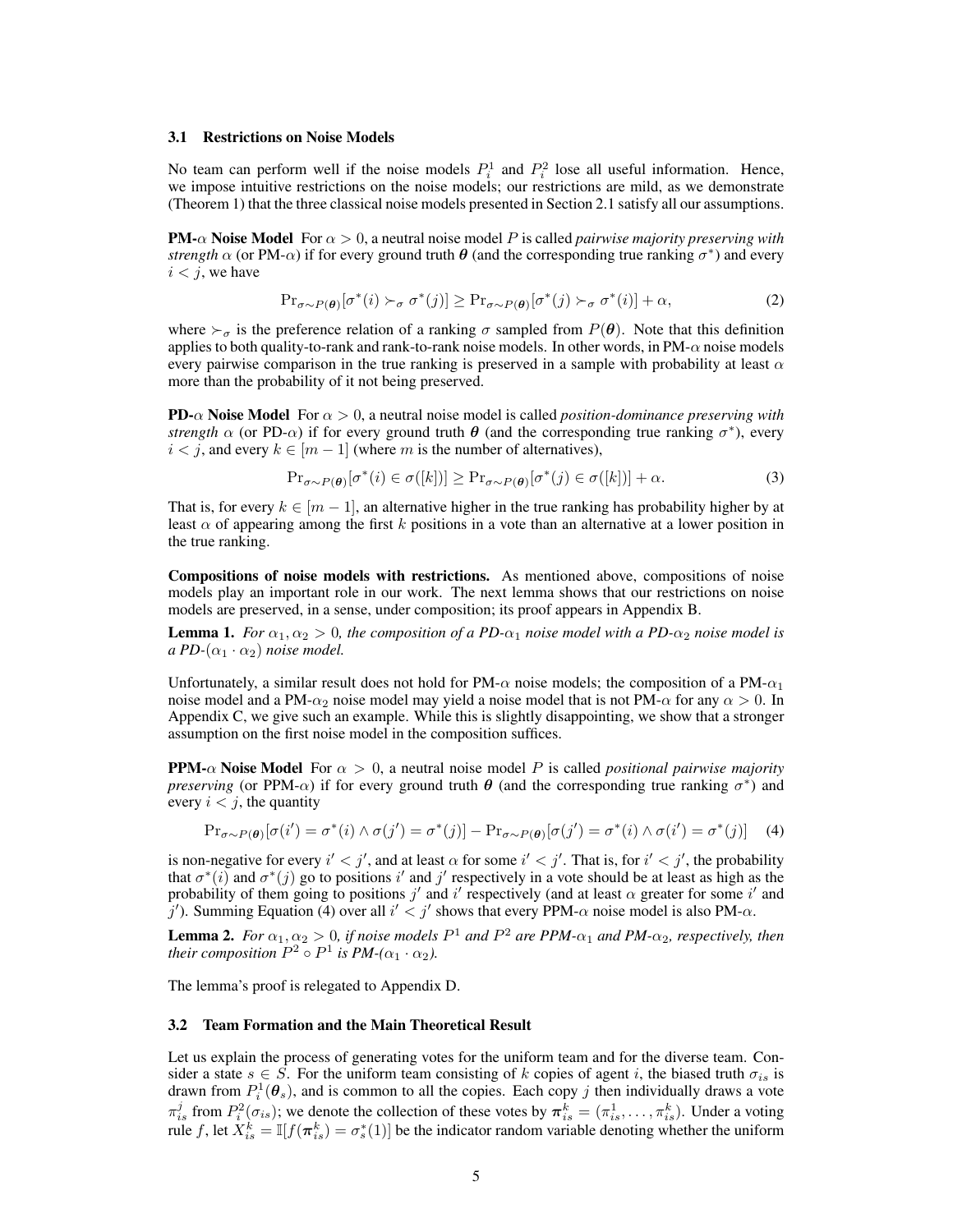team selects the best alternative, namely  $\sigma_s^*(1)$ . Finally, agent *i* is chosen to maximize the overall accuracy  $\mathbb{E}[X_{is}^k]$ , where the expectation is over the state s and the draws from  $P_i^1$  and  $P_i^2$ .

The diverse team consists of one copy of each agent  $i \in N$ . Importantly, although we can take multiple copies of each agent and a total of  $k$  copies, we show that taking even a single copy of each agent outperforms the uniform team. Each agent i has its own biased truth  $\sigma_{is}$  drawn from  $P_i^1(\theta_s)$ , and it draws its vote  $\psi_{is}$  from  $P_i^2(\sigma_{is})$ . This results in the profile  $\psi_s^n = (\psi_{1s}, \dots, \psi_{ns})$ . Let  $Y_s^n = \mathbb{I}[f(\psi_s^n) = \sigma_s^*(1)]$  be the indicator random variable denoting whether the diverse team selects the best alternative, namely  $\sigma_s^*(1)$ .

Below we put forward a number of assumptions on noise models; different subsets of assumptions are required for different results. We remark that each agent  $i \in N$  has two noise models *for each possible number of alternatives* m. However, for the sake of notational convenience, we refer to these noise models as  $P_i^1$  and  $P_i^2$  irrespective of m. This is natural, as the classic noise models defined in Section [2.1](#page-2-0) describe a noise model for each m.

A1 For each agent  $i \in N$ , the associated noise models  $P_i^1$  and  $P_i^2$  are neutral.

A2 There exists a universal constant  $\eta > 0$  such that for each agent  $i \in N$ , every possible ground truth  $\theta$  (and the corresponding true ranking  $\sigma^*$ ), and every  $k \in [m]$  (where m is the number of alternatives),  $Pr_{\sigma \sim P_i^1(\boldsymbol{\theta})}[\sigma^*(1) = \sigma(k)] \leq 1 - \eta$ .

In words, assumption A2 requires that the true best alternative appear in any particular position with probability at most a constant which is less than 1. This ensures that the noise model indeed introduces a non-zero constant amount of noise in the position of the true best alternative.

**A3** There exists a universal constant  $\alpha > 0$  such that for each agent  $i \in N$ , the noise models  $P_i^1$ and  $P_i^2$  are PD- $\alpha$ .

**A4** There exists a universal constant  $\alpha > 0$  such that for each agent  $i \in N$ , the noise models  $P_i^1$ and  $P_i^2$  are PPM- $\alpha$  and PM- $\alpha$ , respectively.

We show that the preceding assumptions are indeed very mild in that classical noise models introduced in Section [2.1](#page-2-0) satisfy all four assumptions. The proof of the following result appears in Appendix [E.](#page-10-2)

<span id="page-5-1"></span>Theorem 1. *With a fixed set of alternatives (such that the true qualities of every two alternatives are distinct in the case where the ground truth is the set of true qualities), the Mallows-*φ *model* with  $\phi \in [\rho, 1-\rho]$ , the Thurstone-Mosteller model with variance parameter  $\sigma^2 \in [L, U]$ , and the *Plackett-Luce model all satisfy assumption A1, A2, A3, and A4, given that*  $\rho \in (0, 1/2)$ *, L* > 0*, and* U > L *are constants.*

We are now ready to present our main result; its proof appears in Appendix [F.](#page-16-0)

<span id="page-5-0"></span>**Theorem 2.** Let  $\mu$  be a distribution over the state space S. Let the set of alternatives in all states  ${A_s}_{s \in S}$  *be fixed.* 

- *1. Under the assumptions A1 and A2, and for any neutral voting rule* f*, there exists a universal constant*  $c > 0$  *such that for every* k and every  $N = \{1, \ldots, n\}$ , it holds that  $\max_{i \in N} \mathbb{E}[X_{is}^k] \leq 1 - c$ , where the expectation is over the state  $s \sim \mu$ , the ground truths  $\sigma_{is} \sim P_i^1(\theta_s)$  for all  $s \in S$ , and the votes  $\pi_{is}^j \sim P_i^2(\sigma_{is})$  for all  $j \in [k]$ .
- *2. Under each of the following two conditions, for a voting rule* f*, it holds that* lim<sub>n→∞</sub>  $\mathbb{E}[Y_s^n] = 1$ , where the expectation is over the state  $s \sim \mu$ , the biased truths  $\sigma_{is} \sim P_i^1(\hat{\theta}_s)$  *for all*  $i \in N$  *and*  $s \in S$ *, and the votes*  $\psi_{is} \sim P_i^2(\sigma_{is})$  *for all*  $i \in N$  *and* s ∈ S*: (i) assumptions A1 and A3 hold, and* f *is PD-c; (ii) assumptions A1 and A4 hold, and* f *is Condorcet consistent.*

## 4 Experimental Results

We now present our experimental results in the Computer Go domain. We use a novel methodology for generating large teams, which we view as one of our main contributions. It is fundamentally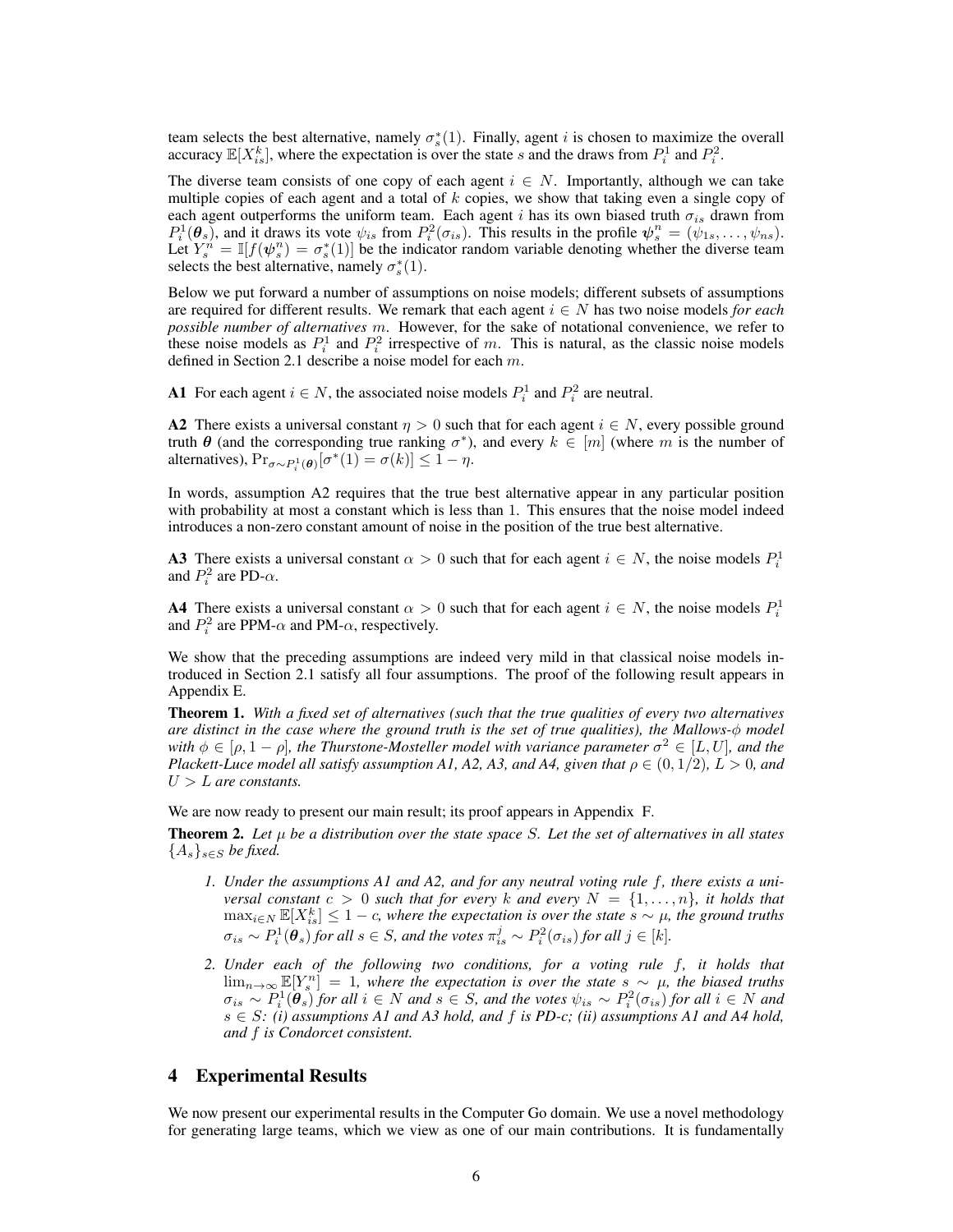<span id="page-6-1"></span><span id="page-6-0"></span>

Figure 1: Winning rates for Diverse (continuous line) and Uniform (dashed line), for a variety of team sizes and voting rules.

different from that of Marcolino et al. [\[19,](#page-8-6) [20\]](#page-8-7), who created a diverse team by combining four different, independently developed Go programs. Here we automatically create arbitrarily many diverse agents by parameterizing one Go program. Specifically, we use different parametrizations of Fuego 1.1 [\[10\]](#page-8-8). Fuego is a state-of-the-art, open source, publicly available Go program; it won first place in  $19 \times 19$  Go in the Fourth Computer Go UEC Cup, 2010, and also won first place in  $9 \times 9$ Go in the 14th Computer Olympiad, 2009. We sample random values for a set of parameters for each generated agent, in order to change its behavior. In Appendix [G](#page-17-0) we list the sampled parameters, and the range of sampled values. The original Fuego is the strongest agent, as we show in Appendix [H.](#page-17-1)

All results were obtained by simulating  $10009 \times 9$  Go games, in an HP dl165 with dual dodeca core, 2.33GHz processors and 48GB of RAM. We compare the winning rates of games played against a fixed opponent. In all games the system under evaluation plays as white, against the original Fuego playing as black. We evaluate two types of teams: *Diverse* is composed of different agents, and *Uniform* is composed of copies of a specific agent (with different random seeds). In order to study the performance of the uniform team, for each sample (which is an entire Go game) we construct a team consisting of copies of a randomly chosen agent from the diverse team. Hence, the results presented for Uniform are approximately the mean behavior of all possible uniform teams, given the set of agents in the diverse team. In all graphs, the error bars show 99% confidence intervals.

Fuego (and, in general, all programs using Monte Carlo tree search algorithms) is not originally designed to output a ranking over all possible moves (alternatives), but rather to output a single move — the best one according to its search tree (of course, there is no guarantee that the selected move is in fact the best one). In this paper, however, we wish to compare plurality (which only requires each agent's top choice) with voting rules that require an entire ranking from each agent. Hence, we modified Fuego to make it output a ranking over moves, by using the data available in its search tree (we rank by the number of simulations per alternative). We ran games under 5 different voting rules: plurality, Borda count, the harmonic rule, maximin, and Copeland. Plurality, Borda count (which we limit to the top 6 positions in the rankings), and the harmonic rule (see Appendix [A\)](#page-9-1) are PD-c rules, while maximin and Copeland are Condorcet-consistent rules (see, e.g., [\[24\]](#page-8-4)).

We first discuss Figure [1\(a\),](#page-6-0) which shows the winning rates of Diverse and Uniform for a varying number of agents using the plurality voting rule. The winning rates of both teams increase as the number of agents increases. Diverse and Uniform start with similar winning rates, around 35% with 2 agents and 40% with 5 agents, but with 25 agents Diverse reaches 57%, while Uniform only reaches 45.9%. The improvement of Diverse over Uniform is not statistically significant with 5 agents ( $p = 0.5836$ ), but is highly statistically significant with 25 agents ( $p = 8.592 \times 10^{-7}$ ). We perform linear regression on the winning rates of the two teams to compare their rates of improvement in performance as the number of agents increases. Linear regression (shown as the dotted lines in Figure [1\(a\)\)](#page-6-0) gives the function  $y = 0.0094x + 0.3656$  for Diverse ( $R^2 = 0.9206$ ,  $p = 0.0024$ ) and  $y = 0.0050x + 0.3542$  for Uniform ( $R^2 = 0.8712$ ,  $p = 0.0065$ ). In particular, the linear approximation for the winning rate of Diverse increases roughly twice as fast as the one for Uniform as the number of agents increases.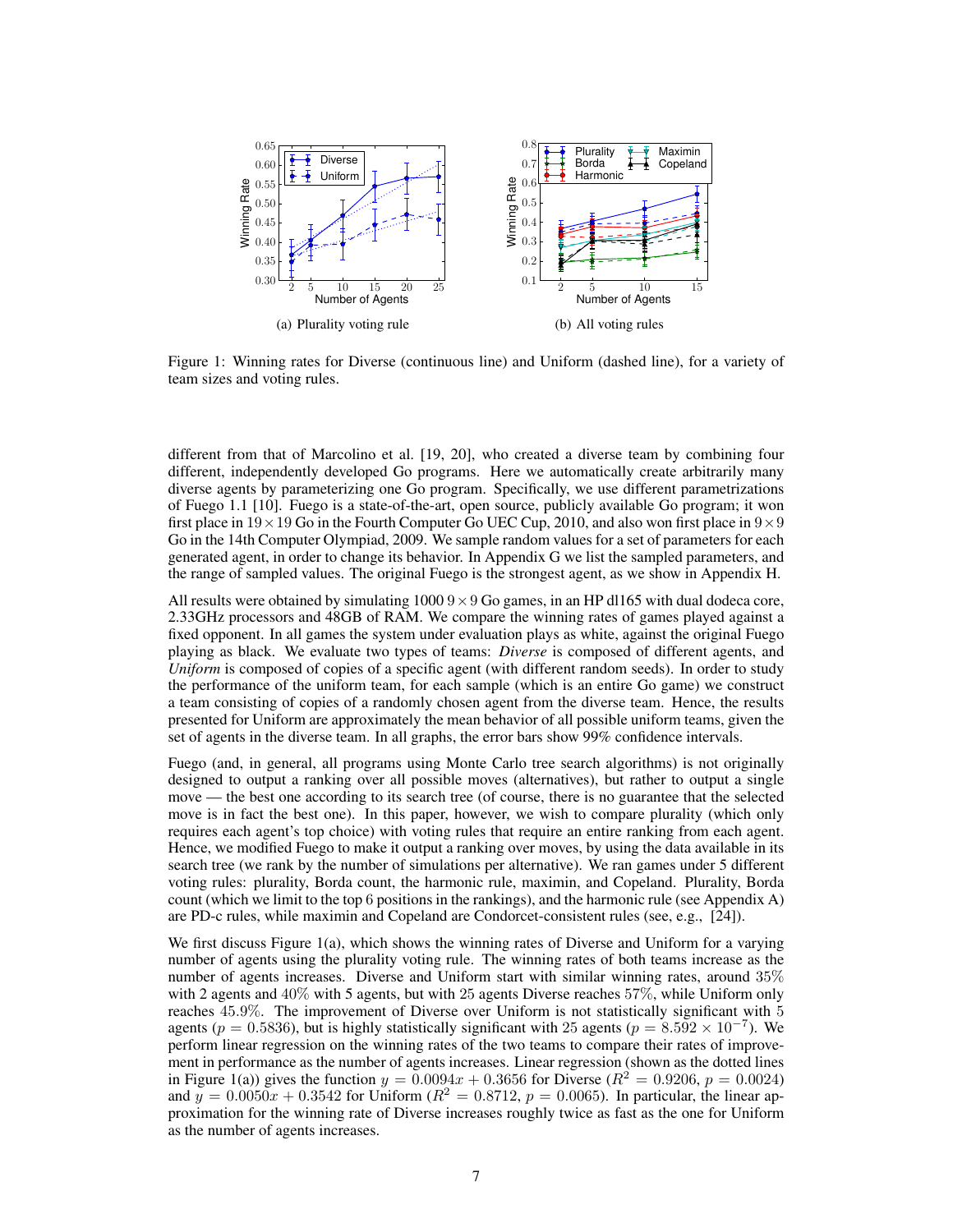Despite the strong performance of Diverse (it beats the original Fuego more than 50% of the time), it seems surprising that its winning rate converges to a constant that is significantly smaller than 1, in light of Theorem [2.](#page-5-0) There are (at least) two reasons for this apparent discrepancy. First, Theorem [2](#page-5-0) deals with the probability of making good moves in individual board positions (states), whereas the figure shows winning rates. Even if the former probability is very high, a bad decision in a single state of a game can cost Diverse the entire game. Second, our diverse team is formed by randomly sampling different parametrizations of Fuego. Hence, there might still exist a subset of world states where all agents would play badly, regardless of the parametrization. In other words, the parametrization procedure may not be generating the idealized diverse team (see Appendix [H\)](#page-17-1).

Figure [1\(b\)](#page-6-1) compares the results across different voting rules. As mentioned above, to generate ranked votes, we use the internal data in the search tree of an agent's run (in particular, we rank using the number of simulations per alternative). We can see that increasing the number of agents has a positive impact for all voting rules under consideration. Moving from 5 to 15 agents for Diverse, plurality has a 14% increase in the winning rate, whereas other voting rules have a mean increase of only 6.85% (std = 2.25%), close to half the improvement of plurality. For Uniform, the impact of increasing the number of agents is much smaller: Moving from 5 to 15 agents, the increase for plurality is 5.3%, while the mean increase for other voting rules is 5.70% ( $std = 1.45\%$ ). Plurality surprisingly seems to be the best voting rule in these experiments, even though it uses less information from the submitted rankings. This suggests that the ranking method used does not typically place good alternatives in high positions other than the very top.

Hence, we introduce a novel procedure to generate rankings, which we view as another major methodological contribution. To generate a ranked vote from an agent on a given board state, we run the agent on the board state 10 times (each run is independent of other runs), and rank the moves by the number of times they are played by the agent. We use these votes to compare plurality with the four other voting rules, for Diverse with 5 agents. Figure [2](#page-7-0) shows the results. All voting rules outperform plurality; Borda and maximin are sta-

<span id="page-7-0"></span>

Figure 2: All voting rules, for Diverse with 5 agents, using the new ranking methodology.

tistically significantly better ( $p < 0.007$  and  $p = 0.06$ , respectively). All ranked voting rules are also statistically significantly better than the non-sampled (single run) version of plurality.

#### 5 Discussion

While we have focused on computer Go for motivation, we have argued in Section [1](#page-0-0) that our theoretical model is more widely applicable. At the very least, it is relevant to modeling game-playing agents in the context of other games. For example, random sampling techniques play a key role in the design of computer poker programs [\[25\]](#page-8-21). A complication in some poker games is that the space of possible moves, in some stages of the game, is infinite, but this issue can likely be circumvented via an appropriate discretization.

Our theoretical model does have (at least) one major shortcoming when applied to multistage games like Go or poker: it assumes that the state space is "flat". So, for example, making an excellent move in one state is useless if the agent makes a horrible move in a subsequent state. Moreover, rather than having a fixed probability distribution  $\mu$  over states, the agents' strategies actually determine which states are more likely to be reached. To the best of our knowledge, existing models of voting do not capture sequential decision making — possibly with a few exceptions that are not relevant to our setting, such as the work of Parkes and Procaccia [\[22\]](#page-8-22). From a theoretical and conceptual viewpoint, the main open challenge is to extend our model to explicitly deal with sequentiality.

Acknowledgments: Procaccia and Shah were partially supported by the NSF under grants IIS-1350598 and CCF-1215883, and Marcolino by MURI grant W911NF-11-1-0332.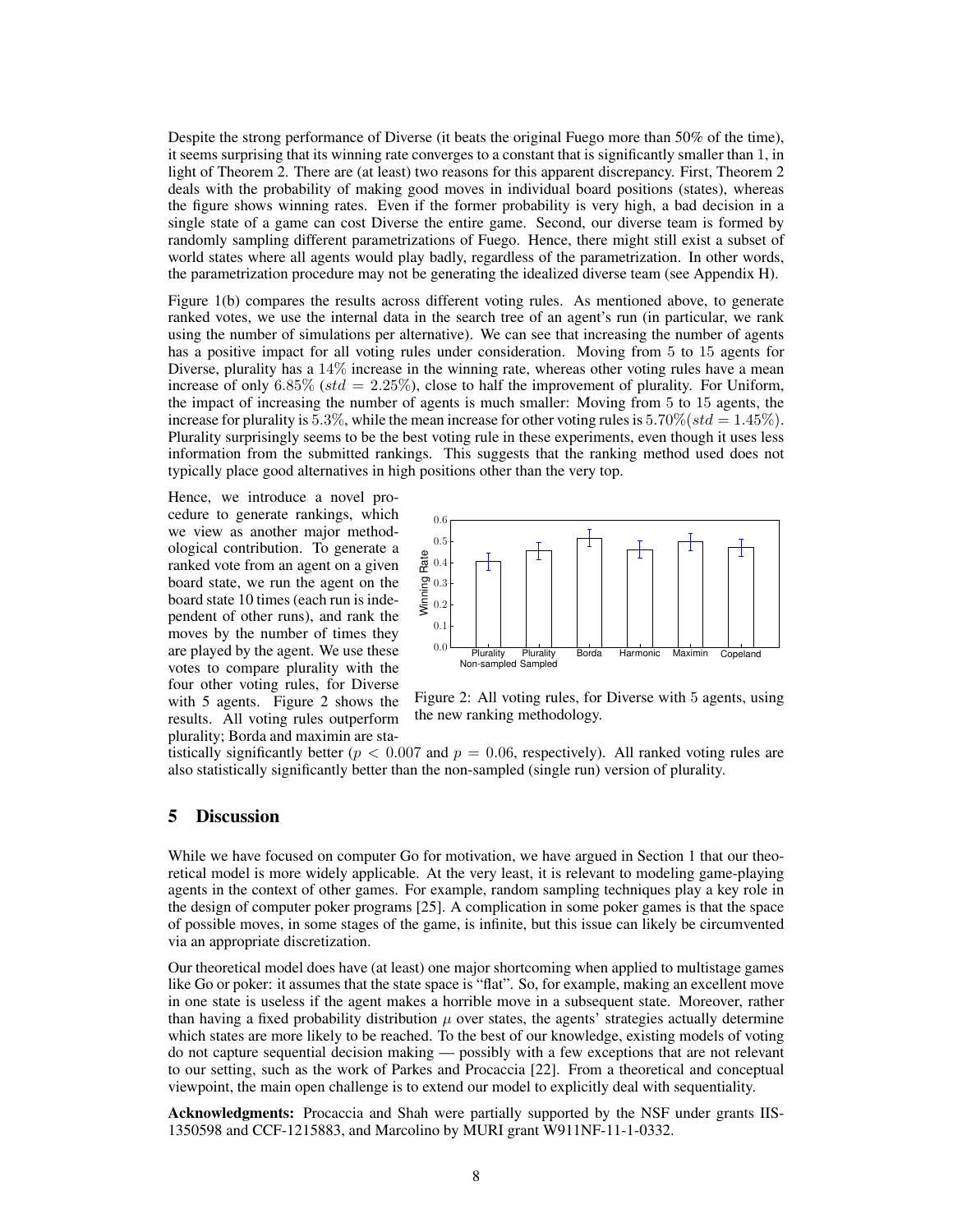### **References**

- <span id="page-8-2"></span>[1] H. Azari Soufiani, W. Z. Chen, D. C. Parkes, and L. Xia. Generalized method-of-moments for rank aggregation. In *Proc. of 27th NIPS*, pages 2706–2714, 2013.
- <span id="page-8-1"></span>[2] H. Azari Soufiani, D. C. Parkes, and L. Xia. Random utility theory for social choice. In *Proc. of 26th NIPS*, pages 126–134, 2012.
- <span id="page-8-3"></span>[3] H. Azari Soufiani, D. C. Parkes, and L. Xia. Computing parametric ranking models via rank-breaking. In *Proc. of 31st ICML*, 2014. Forthcoming.
- <span id="page-8-25"></span>[4] P. Baudiš and J. l. Gailly. PACHI: State of the art open source go program. In *Proc. of 13th ACG*, pages 24–38, 2011.
- <span id="page-8-23"></span>[5] C. Boutilier, I. Caragiannis, S. Haber, T. Lu, A. D. Procaccia, and O. Sheffet. Optimal social choice functions: A utilitarian view. In *Proc. of 13th EC*, pages 197–214, 2012.
- <span id="page-8-12"></span>[6] Y. Braouezec. Committee, expert advice, and the weighted majority algorithm: An application to the pricing decision of a monopolist. *Computational Economics*, 35(3):245–267, 2010.
- <span id="page-8-9"></span>[7] C. Browne, E. J. Powley, D. Whitehouse, S. M. Lucas, P. I. Cowling, P. Rohlfshagen, S. Tavener, D. Perez, S. Samothrakis, and S. Colton. A survey of Monte Carlo tree search methods. *IEEE Transactions on Computational Intelligence and AI in Games*, 4(1):1–43, 2012.
- <span id="page-8-5"></span>[8] I. Caragiannis, A. D. Procaccia, and N. Shah. When do noisy votes reveal the truth? In *Proc. of 14th EC*, pages 143–160, 2013.
- <span id="page-8-14"></span>[9] M. de Condorcet. Essai sur l'application de l'analyse à la probabilité de décisions rendues à la pluralité de voix. Imprimerie Royal, 1785. Facsimile published in 1972 by Chelsea Publishing Company, New York.
- <span id="page-8-8"></span>[10] M. Enzenberger, M. Muller, B. Arneson, and R. Segal. Fuego — an open-source framework for board ¨ games and Go engine based on Monte Carlo tree search. *IEEE Transactions on Computational Intelligence and AI in Games*, 2(4):259–270, 2010.
- <span id="page-8-24"></span>[11] E. Hellinger. Neue begründung der theorie quadratischer formen von unendlichvielen veränderlichen. *Journal für die reine und angewandte Mathematik*, 136:210–271, 1909. In German.
- <span id="page-8-10"></span>[12] L. Hong and S. E. Page. Groups of diverse problem solvers can outperform groups of high ability problem solvers. *Proceedings of the National Academy of Sciences of the United States of America*, 101(46):16385–16389, 2004.
- <span id="page-8-11"></span>[13] L. Hong and S. E. Page. Some microfoundations of collective wisdom. In H. Landemore and J. Elster, editors, *Collective Wisdom*, pages 56–71. Cambridge University Press, 2009.
- <span id="page-8-13"></span>[14] M. LiCalzi and O. Surucu. The power of diversity over large solution spaces. *Management Science*, 58(7):1408–1421, 2012.
- <span id="page-8-20"></span>[15] T.-Y. Liu. *Learning to Rank for Information Retrieval*. Springer, 2011.
- <span id="page-8-0"></span>[16] T. Lu and C. Boutilier. Learning Mallows models with pairwise preferences. In *Proc. of 28th ICML*, pages 145–152, 2011.
- <span id="page-8-18"></span>[17] R. D. Luce. *Individual choice behavior: A theoretical analysis*. Wiley, 1959.
- <span id="page-8-15"></span>[18] C. L. Mallows. Non-null ranking models. *Biometrika*, 44:114–130, 1957.
- <span id="page-8-6"></span>[19] L. S. Marcolino, A. X. Jiang, and M. Tambe. Multi-agent team formation — diversity beats strength? In *Proc. of 23rd IJCAI*, pages 279–285, 2013.
- <span id="page-8-7"></span>[20] L. S. Marcolino, H. Xu, A. X. Jiang, M. Tambe, and E. Bowring. Give a hard problem to a diverse team: Exploring large action spaces. In *Proc. of 28th AAAI*, 2014.
- <span id="page-8-17"></span>[21] F. Mosteller. Remarks on the method of paired comparisons: I. the least squares solution assuming equal standard deviations and equal correlations. *Psychometrika*, 16(1):3–9, 1951.
- <span id="page-8-22"></span>[22] D. C. Parkes and A. D. Procaccia. Dynamic social choice with evolving preferences. In *Proc. of 27th AAAI*, pages 767–773, 2013.
- <span id="page-8-19"></span>[23] R. Plackett. The analysis of permutations. *Applied Statistics*, 24:193–202, 1975.
- <span id="page-8-4"></span>[24] A. D. Procaccia, S. J. Reddi, and N. Shah. A maximum likelihood approach for selecting sets of alternatives. In *Proc. of 28th UAI*, pages 695–704, 2012.
- <span id="page-8-21"></span>[25] T. Sandholm. The state of solving large incomplete-information games, and application to Poker. *AI Magazine*, 31(4):13–32, 2010.
- <span id="page-8-16"></span>[26] L. L. Thurstone. A law of comparative judgement. *Psychological Review*, 34:273–286, 1927.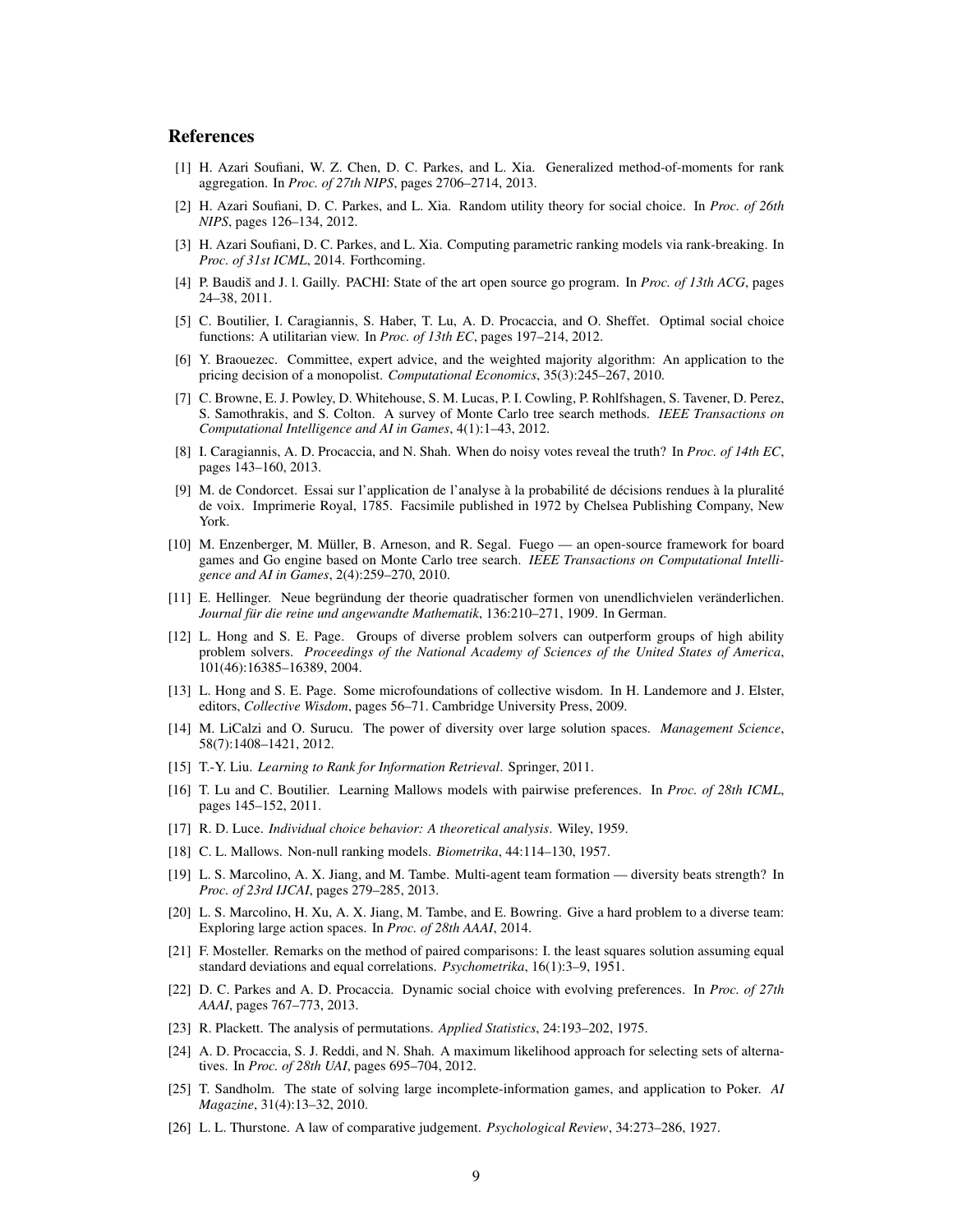### <span id="page-9-1"></span>A Voting Rules

We first define positional scoring rules and Bucklin's rule, and then prove Proposition [1.](#page-9-0)

**Positional Scoring Rules** A positional scoring rule is given by a scoring vector  $(\alpha_1, \dots, \alpha_m)$ where  $\alpha_i \geq \alpha_{i+1}$  for all  $i \in \{1, \ldots, m\}$  and  $\alpha_1 > \alpha_m$ . Under this rule for each vote  $\sigma$  and  $i \in [m], \alpha_i$  points are awarded to the alternative  $\sigma(i)$ . The alternative with the most points overall is selected as the winner. The proof of Proposition [1](#page-9-0) holds irrespective of the tie-breaking rule used. Special positional scoring rules include *plurality* with scoring vector (1, 0, 0, . . . , 0), *Borda count* with scoring vector  $(m, m - 1, \ldots, 1)$ , the *veto* rule with scoring vector  $(1, 1, \ldots, 1, 0)$ , and the *harmonic* rule [\[5\]](#page-8-23) with scoring vector  $(1, 1/2, \ldots, 1/m)$ .

**Bucklin's rule** The Bucklin score of an alternative a is the minimum k such that a is among the first k positions in the majority of input votes. Bucklin's rule outputs the alternative with the lowest Bucklin score, and breaks ties among alternatives with the same Bucklin score  $\ell$  according to the number of rankings that have the alternative in the first  $\ell$  positions.

<span id="page-9-0"></span>Proposition 1. *All positional scoring rules (including plurality and Borda count) and Bucklin's rule are PD-c rules.*

*Proof.* Consider a profile  $\pi$  with n rankings and a position-dominating winner a. We show that any positional scoring rule as well as Bucklin's rule outputs a on  $\pi$ . For any  $j \in \{1, \ldots, m-1\}$ , let  $T_{\pi}(c, j)$  denote the number of votes where alternative c is among the first j positions in  $\pi$ .

For Bucklin's rule, consider arbitrary alternative  $a' \neq a$ . Let k denote the Bucklin score of a and k' denote the Bucklin score of a'. If  $k > k'$ , then  $T_{\pi}(a', k') > n/2$  and  $T_{\pi}(a, k') \leq T_{\pi}(a, k-1)$  $n/2$ , which is impossible since the a is the position-dominating winner in  $\pi$ . If  $k < k'$ , then Bucklin's rule would select  $a$  over  $a'$ , as required.

If  $k = k' \neq m$ , then we have  $T_{\pi}(a, k) > T_{\pi}(a', k)$  because a is the position-dominating winner. Hence, the tie is broken in favor of a. Lastly, we note that  $k = k' = m$  is not possible because it would imply that the total number of appearances of a and a' in the last position is  $n - T_{\pi}(a, m - a)$  $1) + n - \overline{T_{\pi}}(a', m-1) > 2 \cdot n - 2 \cdot \overline{T_{\pi}}(a, m-1) > n$ . Thus, Bucklin's rule would choose a over every other alternative  $a'$ , i.e., it would output  $a$  as the winner, as required.

Consider a positional scoring rule with scoring vector  $(\alpha_1, \dots, \alpha_m)$ . As shown in the proof of Theorem 3.10 in [\[8\]](#page-8-5), the score of an alternative  $a'$  in  $\pi$  is equivalently given by  $\sum_{k=1}^{m-1} \beta_k \cdot T_{\pi}(a',k)$ , where  $\beta_i = \alpha_i - \alpha_{i-1} \geq 0$ . It is now easy to see that the position-dominating winner a would have strictly higher score than every other alternative because  $\beta_i > 0$  for some *i*. Hence, every positional scoring rule would also output a, as required. □

#### <span id="page-9-2"></span>B Proof of Lemma [1](#page-4-1)

Let m be the number of alternatives. The result is trivial for  $m = 1$ . For  $m \geq 2$ , let  $P<sup>1</sup>$  and  $P<sup>2</sup>$ be PD- $\alpha_1$  and PD- $\alpha_2$  noise models, respectively. For  $i, j \in [m]$ , let  $T^1(i,j)$  and  $T^2(i,j)$  be the probabilities that the  $i^{th}$  alternative in the true ranking is placed in position j in a sample from  $P<sup>1</sup>$ and  $P^2$ , respectively.<sup>[1](#page-9-3)</sup> For  $i, j \in [m]$ , let  $F^1(i, j) = \sum_{l=1}^j T^1(i, l)$  and  $F^2(i, j) = \sum_{l=1}^j T^2(i, l)$ . Now, fix  $1 \le p < q \le m$ . The difference between the probabilities of the  $p^{th}$  and  $q^{th}$  alternatives in the true ranking appearing among the first k positions in a sample from  $P^2 \circ P^1$  is

$$
\sum_{i=1}^{k} \sum_{j=1}^{m} T^{1}(p, j) T^{2}(j, i) - \sum_{i=1}^{k} \sum_{j=1}^{m} T^{1}(q, j) T^{2}(j, i)
$$
  
= 
$$
\sum_{i=1}^{k} \sum_{j=1}^{m} T^{2}(j, i) (T^{1}(p, j) - T^{1}(q, j)) = \sum_{j=1}^{m} F^{2}(j, k) (T^{1}(p, j) - T^{1}(q, j))
$$
  
= 
$$
\sum_{j=1}^{m} (F^{2}(j, k) - F^{2}(j + 1, k)) (F^{1}(p, j) - F^{1}(q, j)) \ge \alpha_{1} \cdot \alpha_{2},
$$

<span id="page-9-3"></span><sup>&</sup>lt;sup>1</sup>Note that due to neutrality of  $P<sup>1</sup>$  and  $P<sup>2</sup>$ , these probabilities are independent of the true ranking.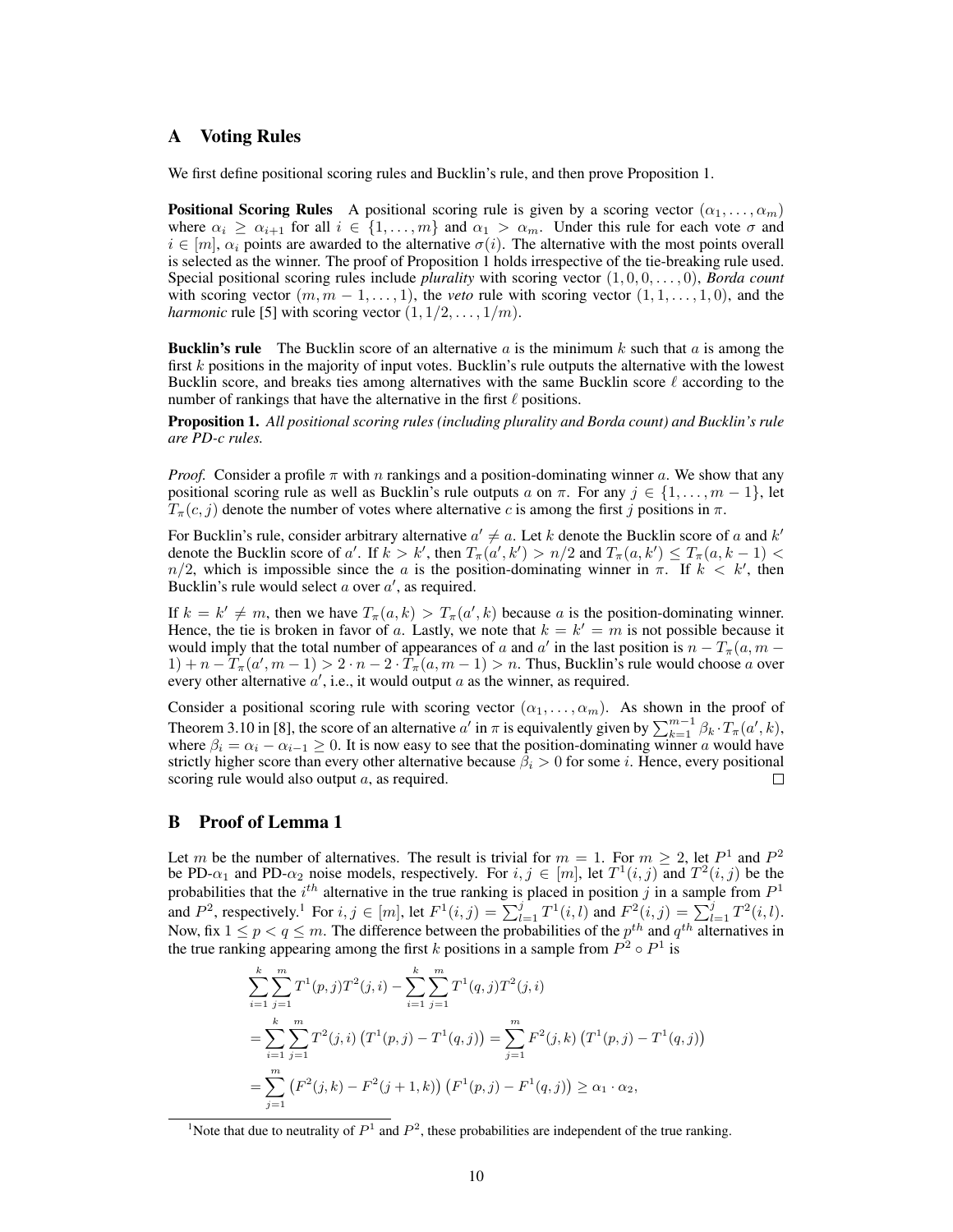where the second transition follows by interchanging the order of summation, the third transition follows by simple algebra (we let  $F^2(m+1,k) = 0$  because there are only m alternatives), and the last transition holds because for  $j = 1$ , the two terms in the summation are at least  $\alpha_2$  and  $\alpha_1$ , respectively, as  $P^1$  and  $P^2$  are PD- $\alpha_1$  and PD- $\alpha_2$  noise models, respectively, and for  $j > 1$ , both terms are non-negative.

#### <span id="page-10-0"></span>C Example: Composition of PM Noise Models

Consider a neutral noise model  $P$  over 3 alternatives that is of the rank-to-rank type. We describe the probabilities of various rankings when the ground truth is  $a \succ b \succ c$  (the probabilities of various permutations of the true ranking are independent of the true ranking):  $Pr_P [a \succ b \succ c; a \succ b \succ$  $c = 0.51$ ,  $Pr_P[b \succ a \succ c; a \succ b \succ c] = 0.09$ ,  $Pr_P[c \succ b \succ a; a \succ b \succ c] = 0.4$ . That is, the true ranking stays unchanged with probability 0.51, the top two alternative are swapped with probability 0.09, and the first and the last alternatives are swapped with probability 0.4.

Clearly, P is PM-0.02 because every pairwise comparison is preserved with probability at least 0.51. Let us consider the composition  $P \circ P$ . We evaluate the probability that the top alternative in the true ranking stays above the second alternative in the true ranking in a vote sampled from  $P \circ P$ . This probability is precisely

$$
0.51 \cdot 0.51 + 0.09 \cdot 0.49 + 0.4 \cdot 0.4 = 0.4642 < 0.5.
$$

Hence, in  $P \circ P$  the pair of top two alternatives in the true ranking is flipped with probability more than 0.5. It follows that  $P \circ P$  is not PM- $\alpha$  for any  $\alpha > 0$ .

#### <span id="page-10-1"></span>D Proof of Lemma [2](#page-4-2)

The result is trivial for  $m = 1$ . Let  $m \ge 1$ . Let  $P^1$  and  $P^2$  be PPM- $\alpha_1$  and PM- $\alpha_2$  noise models respectively. Let m denote the number of alternatives. Fix  $1 \le i < j \le m$ . For  $1 \le i' < j' \le m$ , define  $T^1(i, j, i', j')$  to be the probability that the alternatives in positions i and j in the true ranking appear in positions i' and j', respectively, in a vote sampled from  $P^1$ . Since  $P^1$  is PPM- $\alpha_1$ , we have  $T^{\bar{1}}(i,j,i',j')\geq T^1(i,j,j',i')$  for all  $1\leq i'< j'\leq m$  and  $T^1(i,j,i',j')\geq T^1(i,j,j',i')+\alpha_1$  for some  $1 \leq i' < j \leq m'$ .

Let  $T^2(i, j)$  denote the probability that the alternative in position i in the true ranking is preferred to the alternative in position j in the true ranking in a vote sampled from  $P^2$ . Since  $P^2$  is  $PM-\alpha_2$ , we know that  $T^2(i, j) \geq T^2(j, i) + \alpha_2$ . Now, the difference between the probability of the alternative in position  $i$  in the true ranking being preferred to the alternative in position  $j$  in the true ranking in a vote from  $P^2 \circ P^1$  and the probability of its converse is

$$
\sum_{i',j'\in[m]} T^1(i,j,i',j')\cdot T^2(i',j') - \sum_{i',j'\in[m]} T^1(i,j,i',j')\cdot T^2(j',i')
$$
\n
$$
= \sum_{i',j'\in[m]} T^1(i,j,i',j')\cdot (T^2(i',j') - T^2(j',i'))
$$
\n
$$
= \sum_{1\leq i'\n
$$
= \sum_{1\leq i'
$$
$$

where the last transition holds because our assumptions on  $P^1$  and  $P^2$  imply that there exist  $1 \leq$  $i' < j' \le m$  for which  $T^1(i, j, i', j') \ge T^1(i, j, j', i') + \alpha_1$ , and for those values of i' and j', we have  $T^2(i',j') \geq T^2(j',i') + \alpha_2$ . Thus,  $P^2 \circ P^1$  is  $PM-(\alpha_1 \cdot \alpha_2)$ .

#### <span id="page-10-2"></span>E Proof of Theorem [1](#page-5-1)

We show that three classical noise models—the Mallows-φ model, the Thurstone-Mosteller model, and the Plackett-Luce model—satisfy our four assumptions. For assumption A4, we only show that the noise models are PPM- $\alpha$ ; this implies that they are also PM- $\alpha$ .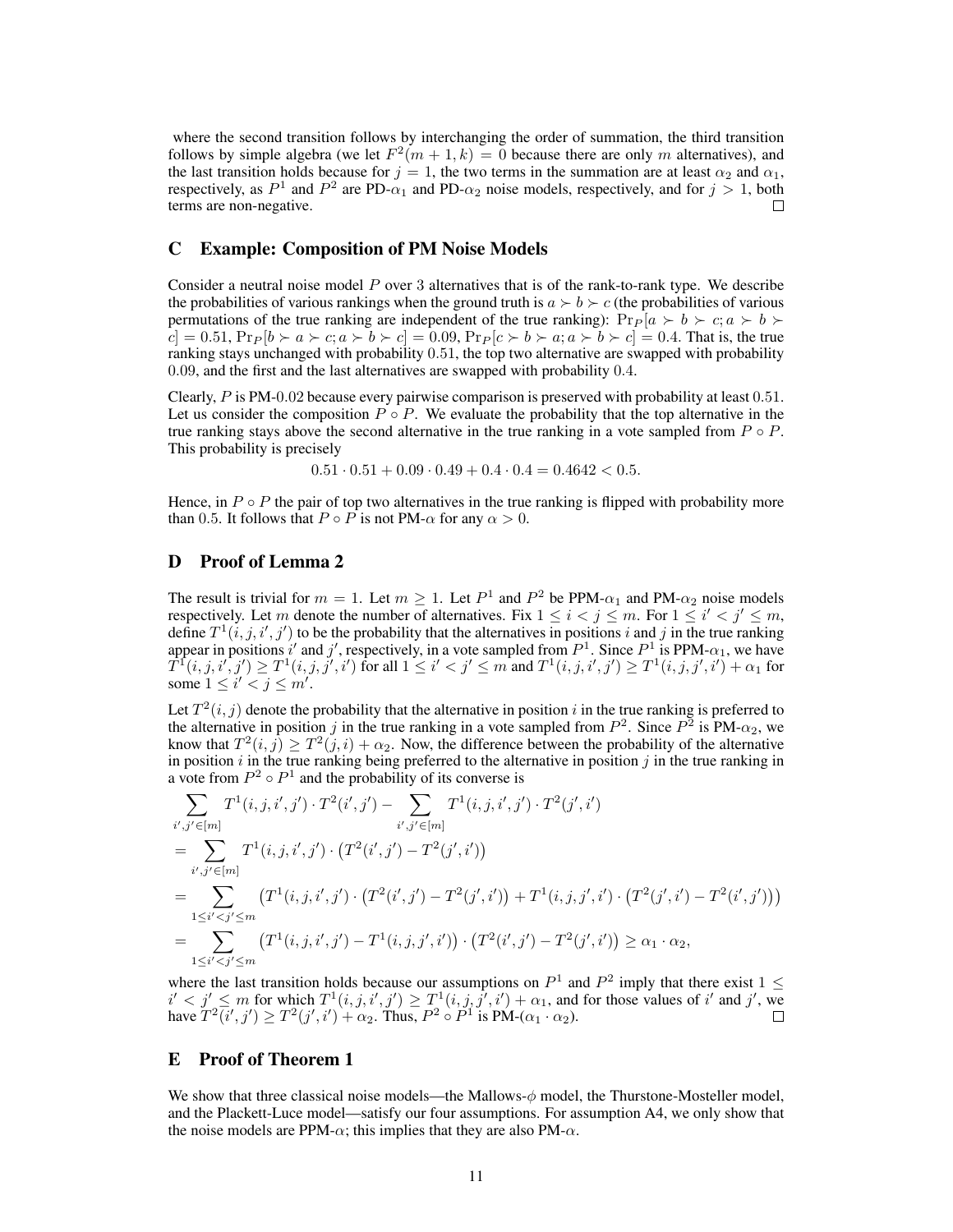*Proof of Theorem [1.](#page-5-1)* Let m denote the number of alternatives. Let  $\mathcal{L}(A)$  be the set of all rankings over  $m$  alternatives. In all the proofs below,  $P$  will denote the noise model under consideration, and  $p_{i,j}$  will denote the probability that the alternative in position i in the true ranking appears in position j in a vote sampled from P. We begin with the proof for the Mallows- $\phi$  model.

#### Part I: The Mallows- $\phi$  model.

We prove that the Mallows- $\phi$  model with  $\phi \in [\rho, 1 - \rho]$  and constant  $\rho \in (0, 1/2)$  satisfies assumptions A1, A2, A3, and A4.

Assumption A1: It is well-known and easy to check that neutrality of the Kendall-Tau distance implies neutrality of the Mallows- $\phi$  model for all  $\phi \in (0, 1)$ . Hence, the Mallows- $\phi$  model satisfies assumption A1.

**Assumption A2:** We need to show that there exists a constant  $\eta > 0$  such that  $p_{1,k} \leq 1 - \eta$  for all  $k \in [m]$ . Lemma 3.8 in [\[8\]](#page-8-5) shows that when  $\sigma$  is sampled from the Mallows- $\phi$  model with true ranking  $\sigma^*$  and m alternatives,

$$
p_{i,1} = \frac{\phi^{i-1}}{\sum_{j=0}^{m-1} \phi^j}.
$$

The proof explicitly evaluates the probability by summing the probabilities of all rankings where  $\sigma(1) = \sigma^*(i)$ . Using an almost identical proof technique, we evaluate the similar probability  $p_{1,i}$ used in assumption A2. First, we show that for any  $i \in [m-1]$ , we have  $p_{1,i+1} = \phi \cdot p_{1,i}$ . To see this,

$$
p_{1,i} - p_{1,i+1} = \frac{\sum_{\sigma \in \mathcal{L}(A)|\sigma(i) = \sigma^*(1)} \phi^{d_{KT}(\sigma,\sigma^*)} - \sum_{\sigma \in \mathcal{L}(A)|\sigma(i+1) = \sigma^*(1)} \phi^{d_{KT}(\sigma,\sigma^*)}}{Z_{\phi}^m}
$$

$$
= \frac{\sum_{\sigma \in \mathcal{L}(A)|\sigma(i) = \sigma^*(1)} \left(\phi^{d_{KT}(\sigma,\sigma^*)} - \phi^{d_{KT}(\sigma_{\sigma(i) \leftrightarrow \sigma(i+1)},\sigma^*)}\right)}{Z_{\phi}^m}
$$

$$
= \sum_{\sigma \in \mathcal{L}(A)|\sigma(i) = \sigma^*(1)} \frac{\phi^{d_{KT}(\sigma,\sigma^*)} \cdot (1-\phi)}{Z_{\phi}^m} = (1-\phi) \cdot p_{1,i},
$$

where the second transition holds because  $\sigma \leftrightarrow \sigma_{\sigma(i) \leftrightarrow \sigma(i+1)}$  is a bijection between the set of rankings where  $\sigma^*(1) = \sigma(i)$  and the set of rankings where  $\sigma^*(1) = \sigma(i+1)$ . The third transition holds because swapping  $\sigma(i) = \sigma^*(1)$  with the alternative  $\sigma(i + 1)$  does not change any pairwise comparisons between  $\sigma$  and  $\sigma^*$ , except that of  $\sigma^*(1)$  and  $\sigma(i+1)$ . The latter is mismatched with  $\sigma^*$ after the exchange. Hence, the Kendall Tau distance to  $\sigma^*$ , which is equal to the number of pairwise mismatches with  $\sigma^*$ , increases by exactly 1 after the exchange.

Hence,  $p_{1,i} - p_{1,i+1} = (1 - \phi) \cdot p_{1,i}$ , which implies that  $p_{1,i+1} = \phi \cdot p_{1,i}$ . Applying this repeatedly, we have that  $p_{1,i} = p_{1,1} \cdot \phi^{i-1}$ , for every  $i \in [m]$ . Summing over  $i \in [m]$  and observing that  $\sum_{i=1}^{m} p_{1,i} = 1$ , we get that

$$
p_{1,i} = \frac{\phi^{i-1}}{\sum_{j=0}^{m-1} \phi^j} \le \frac{\phi^{i-1}}{\sum_{j=0}^{\infty} \phi^j} = \phi^{i-1} \cdot (1 - \phi).
$$

Hence, for all  $i \in [m], p_{1,i} \leq p_{1,1} \leq 1-\phi \leq 1-\rho$ . Hence, the Mallows- $\phi$  model satisfies assumption A2 with  $\eta = \rho$ .

**Assumption A3:** We need to show that for all  $i, j \in [m]$  with  $i < j$  and  $k \in [m-1]$ ,

$$
\Pr_P[\sigma^*(i) \in \sigma([k])] > \Pr_P[\sigma^*(j) \in \sigma([k])].\tag{5}
$$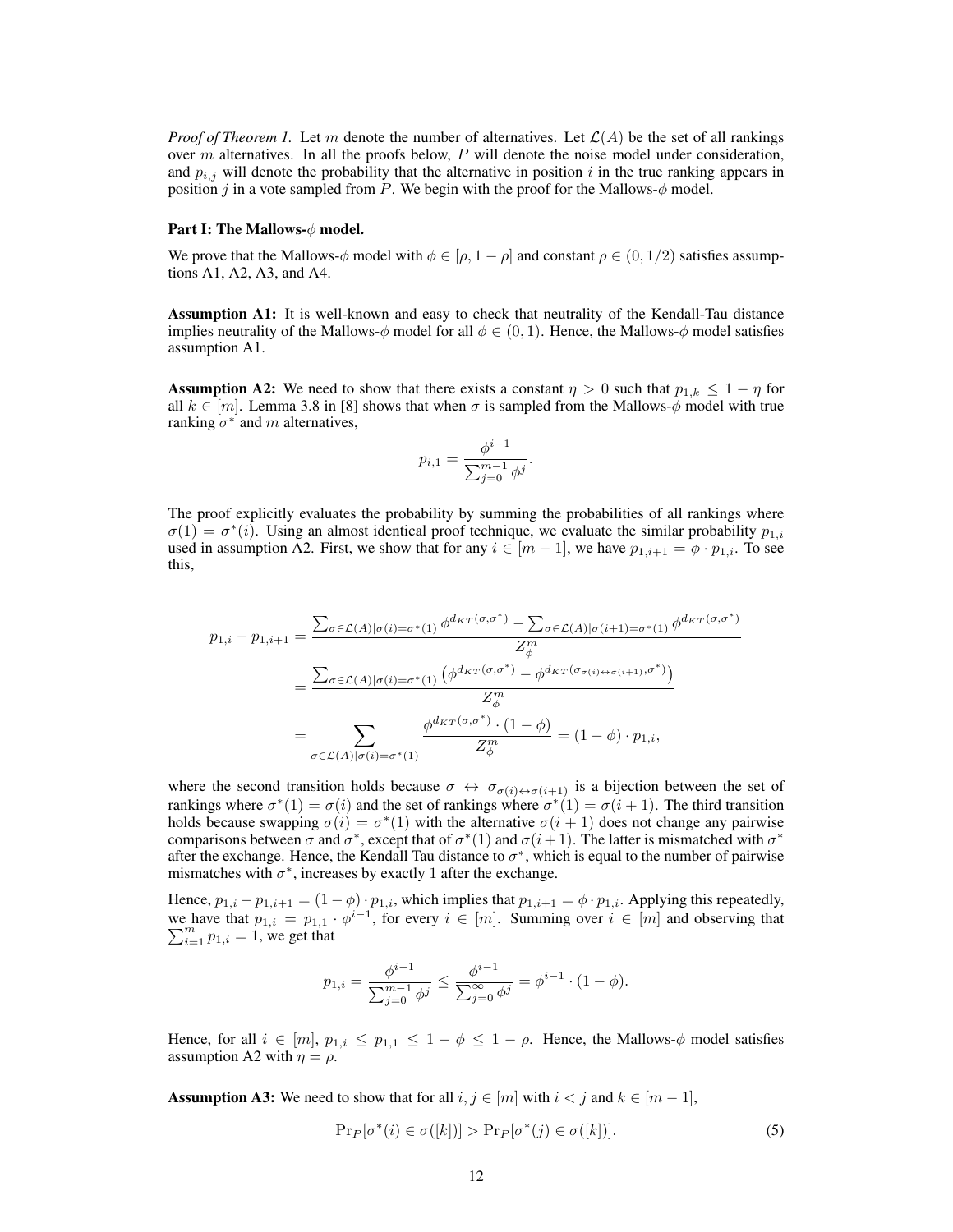We take the difference of the two terms, and remove the set of common rankings where both  $\sigma^*(i)$ and  $\sigma^*(j)$  are in  $\sigma([k])$ . Thus, we get

<span id="page-12-0"></span>
$$
\Pr_P[\sigma^*(i) \in \sigma([k])] - \Pr_P[\sigma^*(j) \in \sigma([k])] = \sum_{\substack{\sigma \in \mathcal{L}(A) \\ \sigma^*(i) \in \sigma([k]) \\ \sigma^*(j) \notin \sigma([k])}} \Pr_P[\sigma; \sigma^*] - \sum_{\substack{\sigma \in \mathcal{L}(A) \\ \sigma^*(j) \in \sigma([k]) \\ \sigma^*(j) \notin \sigma([k])}} \Pr_P[\sigma; \sigma^*] - \Pr_P[\sigma_{\sigma^*(i) \leftrightarrow \sigma^*(j)}; \sigma^*]) \quad (6)
$$
\n
$$
= \sum_{\substack{\sigma \in \mathcal{L}(A) \\ \sigma^*(i) \in \sigma([k]) \\ \sigma^*(j) \notin \sigma([k])}} \Pr_P[\sigma; \sigma^*] - \Pr_P[\sigma_{\sigma^*(i) \leftrightarrow \sigma^*(j)}; \sigma^*]) \quad (6)
$$
\n
$$
\geq (1 - \phi) \cdot \sum_{\substack{\sigma \in \mathcal{L}(A) \\ \sigma^*(i) \in \sigma([k]) \\ \sigma^*(j) \notin \sigma([k])}} \Pr_P[\sigma; \sigma^*]
$$
\n
$$
\geq (1 - \phi) \cdot \frac{\phi^{-m^2}}{Z_{\phi}^m} \geq \rho^{1 - m - m^2},
$$

where the second transition holds because  $\sigma \leftrightarrow \sigma_{\sigma^*(i) \leftrightarrow \sigma^*(j)}$  is a bijection between the set of rankings where  $\sigma^*(i) \in \sigma([k])$  and  $\sigma^*(j) \notin \sigma([k])$ , and the set of rankings where  $\sigma^*(i) \notin \sigma([k])$ and  $\sigma^*(j) \in \sigma([k])$ . The third transition holds because  $\sigma$  matches with  $\sigma^*$  in the pairwise comparison of  $\sigma^*(i)$  and  $\sigma^*(j)$  (because  $\sigma^*(i) \in \sigma([k])$  and  $\sigma^*(j) \notin \sigma([k])$ ), thus swapping them increases its distance from  $\sigma^*$  by at least 1 due to the swap-increasing property of the Kendall-Tau distance (Lemma 3.5 in [\[8\]](#page-8-5)). Hence, the probability drops at least by a factor of  $\phi$  from Equa-tion [\(1\)](#page-2-1). The fourth transition holds because there is at least one ranking where  $\sigma^*(i) \in \sigma([k])$  and  $\sigma^*(j) \notin \sigma([k])$ , and the ranking has probability at least  $\phi^{-m^2}/Z_{\phi}^m$ . Finally, the last transition holds because  $1/Z_{\phi}^{m} \ge (1 - \phi)^{m}$  (which is easy to show), and  $\phi \in [\rho, 1 - \rho]$ .

Hence, there exists a constant  $\alpha = \rho^{1-m-m^2} > 0$  such that  $Pr[\sigma^*(i) \in \sigma([k])] \geq Pr[\sigma^*(j) \in \sigma([k])]$  $\sigma([k])$  +  $\alpha$  for all  $i, j \in [m]$  with  $i < j$  and  $k \in [m-1]$ , as desired.

**Assumption A4:** We want to show that there exists a constant  $\alpha > 0$  such that for all  $i, j \in [m]$ with  $i < j$ , the quantity

<span id="page-12-1"></span>
$$
\Pr_P[\sigma^*(i) = \sigma(i') \land \sigma^*(j) = \sigma(j')] - \Pr_P[\sigma^*(i) = \sigma(j') \land \sigma^*(j) = \sigma(i')]
$$
(7)

is non-negative for all  $i', j' \in [m]$  with  $i' < j'$  and at least  $\alpha$  for some  $i', j' \in [m]$  with  $i' < j'$ .

Fix  $i, j, i', j' \in [m]$  such that  $i < j$  and  $i' < j'$ . Similarly to Equation [\(6\)](#page-12-0), we note that  $\sigma \leftrightarrow$  $\sigma_{\sigma^*(i) \leftrightarrow \sigma^*(j)}$  is also a bijection between the set of rankings where  $\sigma^*(i) = \sigma(i') \wedge \sigma^*(j) = \sigma(j')$ , and the set of rankings where  $\sigma^*(i) = \sigma(j') \wedge \sigma^*(j) = \sigma(i')$ . Hence, following the same steps, we can derive

$$
\Pr_P[\sigma^*(i) = \sigma(i') \land \sigma^*(j) = \sigma(j')] - \Pr_P[\sigma^*(i) = \sigma(j') \land \sigma^*(j) = \sigma(i')]
$$
  
\n
$$
\geq (1 - \phi) \cdot \Pr_P[\sigma^*(i) = \sigma(i') \land \sigma^*(j) = \sigma(j')].
$$

Thus, the difference is always non-negative. Further, note that there always exists a ranking  $\sigma$  where  $\sigma^*(i) = \sigma(i') \wedge \sigma^*(j) = \sigma(j')$ . Thus, using the same bound as in the case of assumption A3, we get that there exists a constant  $\alpha > 0$  depending only on  $\rho$  and m such that the quantity in Equation [\(7\)](#page-12-1) is at least  $\alpha$  for all  $1 \leq i' < j' \leq m$ .

#### PART II: The Thurstone-Mosteller and the Plackett-Luce models.

We give a common proof by viewing both noise models as special cases of a random utility model. Let  $\theta_a$  denote the true quality of alternative a. Let  $\mu_a(\theta_a)$  denote the distribution from which noisy estimate of the quality of alternative a is sampled. Let  $f_{\theta_a}$  and  $F_{\theta_a}$  denote the PDF and CDF, respectively, of  $\mu_a(\theta_a)$ , i.e., the noisy quality estimate comes from a distribution that only depends on the true quality. We assume the following two properties on  $f_\theta$ .

(P1) 
$$
f_{\theta}
$$
 shifts with  $\theta$ , i.e.,  $f_{\theta}(x) = f_{\theta'}(x + \theta' - \theta)$  for all  $x, \theta, \theta' \in \mathbb{R}$ .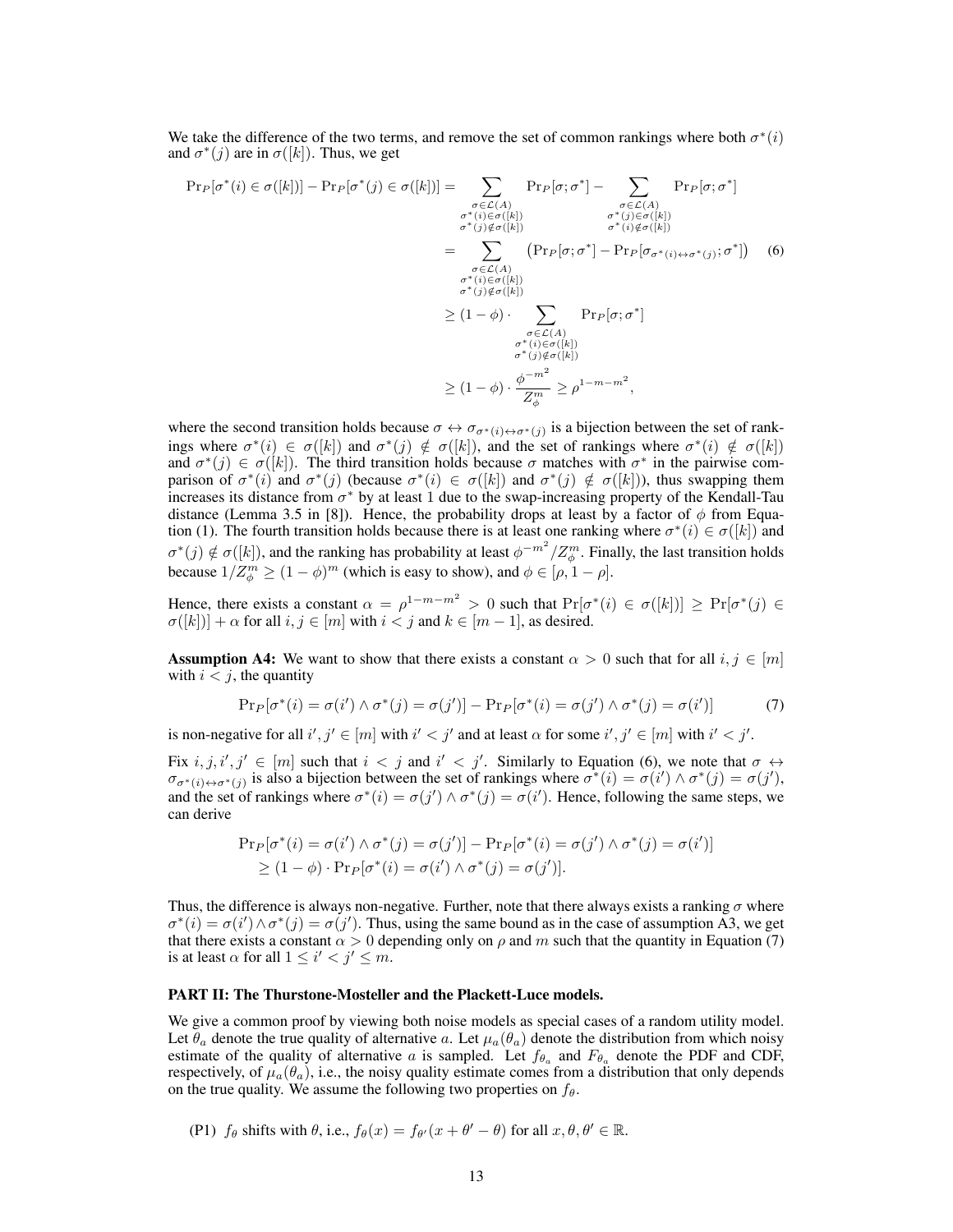- (P2) It is more likely that a higher quality estimate emerged from higher true quality and lower quality estimate emerged from lower true quality, than vice-versa. Formally, for all  $\theta > \theta'$ and  $x > x'$ ,  $f_{\theta}(x) \cdot f_{\theta'}(x') - f_{\theta}(x') \cdot f_{\theta'}(x) > 0$ . Further, for  $x, x', \theta, \theta', x - x'$ , and  $\theta - \theta'$ bounded from above and below by constants the difference is at least a constant.
- (P3) A random variable X distributed according to  $f_\theta$  satisfies that  $Pr[|X \theta| \le c]$ ,  $Pr[X >$  $\theta + c$ , and Pr[X <  $\theta - c$ ] are all positive constants less than 1 if c is a positive constant. Further, the set of values  $\{f_{\theta}(\theta + x)\}_{x \in [-c,c]}$  is bounded from above and below by positive constants if c is a constant.

Lemma 3. *The normal distribution (with variance parameter bounded from above and below by positive constants) and the Gumbel distribution satisfy properties P1, P2, and P3.*

*Proof.* Property P1 follows directly from the definition of the two distributions. For property P2, first consider the normal distribution with fixed variance  $\nu$ .

$$
f_{\theta}(x) \cdot f_{\theta'}(x') - f_{\theta}(x') \cdot f_{\theta'}(x)
$$
  
=  $\frac{1}{2\pi\nu^2} \left( e^{-\frac{(x-\theta)^2}{2\nu^2}} \cdot e^{-\frac{(x'-\theta')^2}{2\nu^2}} - e^{-\frac{(x'-\theta)^2}{2\nu^2}} \cdot e^{-\frac{(x-\theta')^2}{2\nu^2}} \right)$   
=  $\frac{1}{2\pi\nu^2} \left( e^{-\frac{(x-\theta)^2 + (x'-\theta')^2}{2\nu^2}} - e^{-\frac{(x'-\theta)^2 + (x-\theta')^2}{2\nu^2}} \right) > 0,$ 

where the last transition holds because

$$
(x'-\theta)^2 + (x - \theta')^2 - (x - \theta)^2 - (x' - \theta')^2
$$
  
= 2 (x\theta + x'\theta' - x\theta' - x'\theta)  
= 2(x - x')(\theta - \theta') > 0.

Similarly, for the Gumbel distribution, we have

$$
f_{\theta}(x) \cdot f_{\theta'}(x') - f_{\theta}(x') \cdot f_{\theta'}(x)
$$
  
=  $e^{-(x-\theta)-e^{-(x-\theta)}} \cdot e^{-(x'-\theta')-e^{-(x'-\theta')}} - e^{-(x'-\theta)-e^{-(x'-\theta)}} \cdot e^{-(x-\theta')-e^{-(x-\theta')}}\n=  $e^{-x+\theta-x'+\theta'}$   $\cdot \left(e^{-e^{-(x-\theta)}-e^{-(x'-\theta')}} - e^{-e^{-(x'-\theta)}-e^{-(x-\theta')}}\right).$$ 

Finally, we have that

$$
e^{-(x-\theta)} + e^{-(x'-\theta')} - e^{-(x'-\theta)} - e^{-(x-\theta')}
$$

$$
= \left( e^{-x'} - e^{-x} \right) \left( e^{\theta'} - e^{\theta} \right) < 0.
$$

In both of these cases, it can easily be checked that the difference is at least a positive constant if  $x$ ,  $x', \theta, \theta', x - x'$ , and  $\theta - \theta'$  are bounded from both sides by constants.

For property P3, this is a well-known fact for the normal distribution when the standard deviation  $\sigma$  itself is bounded from above and below by constants. For the Gumbel distribution, this can be checked using its explicit PDF  $f_{\theta}(x) = e^{-(x-\theta)-e^{-(x-\theta)}}$  and its explicit CDF  $F_{\theta}(x) = e^{-e^{-(x-\theta)}}$ .  $\Box$ 

Hence, both distributions satisfy all three properties.

Next, we show that any random utility model where the PDF satisfies these three properties satisfies our four assumptions. Recall that the set of alternatives and therefore their true qualities are fixed. We use a slightly different notation for the following proofs. For  $i \in [m]$ , let the true quality of alternative  $\sigma^*(i)$  be  $\theta_i$ , and let its noisy quality estimate be the random variable  $X_i$  whose value is drawn from  $\mu_a(\theta_i)$ , where  $a = \sigma^*(i)$ . Let  $f_{X_i}$  and  $F_{X_i}$  denote the PDF and CDF of  $X_i$  respectively. Let  $X_{-i}$  denote the set of random variables  $\{X_1, \ldots, X_{i-1}, X_{i+1}, \ldots, X_m\}$ .

For a set S of t random variables and  $k \in [t]$ , let to  $p_k(S)$  be the random variable denoting the  $k^{th}$  highest value among the random variables in S, i.e., it is the  $t - k + 1^{th}$  order statistic of S. Correspondingly, let  $f_{\text{top}_k(S)}$  and  $F_{\text{top}_k(S)}$  denote its CDF and PDF respectively.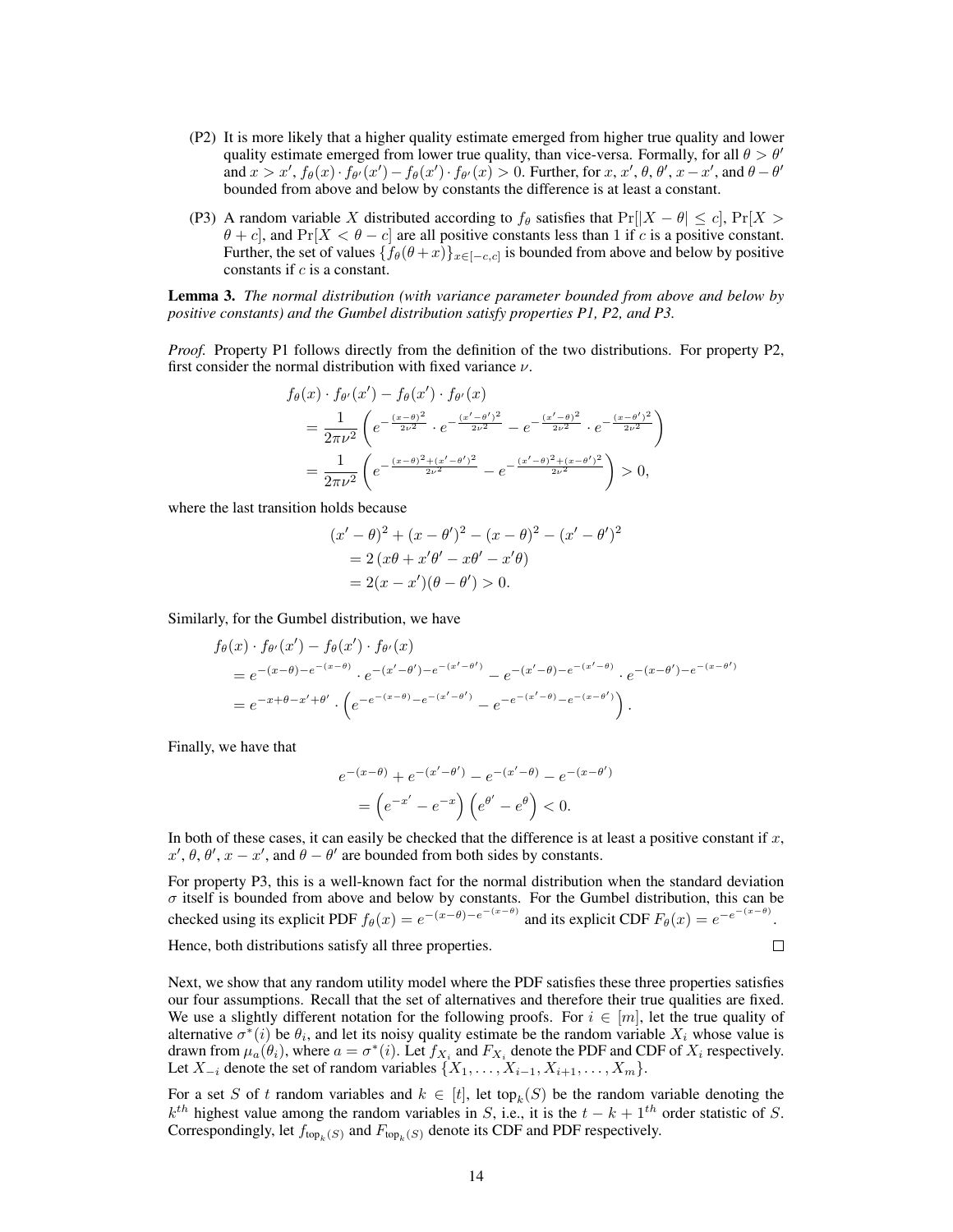Assumption A1: Neutrality is evident because the noisy quality estimates (and therefore the ranking of the alternatives in a sample vote) depend on the true qualities of the alternatives, but are independent of the identities of the alternatives.

**Assumption A2:** We want to show that there exists a constant  $\eta > 0$  such that  $p_{1,i} \leq 1 - \eta$  for all  $i \in [m]$ . Note that

$$
p_{1,1} \geq \Pr\left[X_1 > \frac{\theta_1 + \theta_2}{2}\right] \cdot \prod_{i=2}^m \Pr\left[X_i < \frac{\theta_1 + \theta_2}{2}\right].
$$

On the right hand side, we use the fact that  $X_i$  are independent of each other. Each term represents the probability of an  $X_i$  bounded within a constant amount on one side. Hence, due to property (P3) and the fact that m is constant, we have that  $p_{1,1} \geq \eta_1$  for some constant  $\eta_1 > 0$ . This immediately implies that  $p_{1,i} \leq 1 - \eta_1$  for all  $i \in \{2, \ldots, m\}$ . We now prove that  $p_{1,1} \leq 1 - \eta_2$  for some constant  $\eta_2 > 0$ . This is sufficient because it then follows that assumption A2 is satisfied with  $\eta = \min(\eta_1, \eta_2) > 0.$ 

Note that

$$
p_{1,1} \le 1 - \Pr\left[X_1 < \frac{\theta_1 + \theta_2}{2}\right] \cdot \Pr\left[X_2 > \frac{\theta_1 + \theta_2}{2}\right].
$$

Once again, both probability terms on the right hand side are positive constants due to property P3. Hence,  $p_{1,1}$  is a constant less than 1. Hence, we have that assumption A2 is satisfied.

**Assumption A3:** We want to show that there exists a constant  $\alpha > 0$  such that for all  $i, j \in [m]$ with  $i \leq j$  and  $k \in [m-1]$ , we have  $\Pr_P[\sigma^*(i) \in \sigma([k])] \geq \Pr_P[\sigma^*(j) \in \sigma([k])] + \alpha$ .

Note that  $\sigma^*(i) \in \sigma([k])$  is the probability that the quality estimate of  $\sigma^*(i)$  is among the k highest quality estimates. This is equivalent to the quality estimate  $X_i$  of  $\sigma^*(i)$  being higher than the  $k^{th}$ highest quality estimate among  $X_{-i}$ . Hence,

<span id="page-14-0"></span>
$$
\Pr_P[\sigma^*(i) \in \sigma([k])] = \int_{t=-\infty}^{\infty} f_{X_i}(t) F_{\text{top}_k(X_{-i})}(t) dt.
$$
 (8)

Let  $\Delta = \theta_i - \theta_j$ . Now, similarly to Equation [\(8\)](#page-14-0) we also have

$$
\Pr_P[\sigma^*(j) \in \sigma([k])] = \int_{t=-\infty}^{\infty} f_{X_j}(t) F_{\text{top}_k(X_{-j})}(t) dt
$$
  
= 
$$
\int_{t=-\infty}^{\infty} f_{X_j}(t - \Delta) F_{\text{top}_k(X_{-j})}(t - \Delta) dt.
$$
 (9)

<span id="page-14-1"></span>Due to our assumption P1, we have  $f_{X_i}(t) = f_{X_j}(t - \Delta)$  for all  $t \in \mathbb{R}$ . Now, we also have that for all  $t \in \mathbb{R}$ ,

<span id="page-14-2"></span>
$$
F_{\text{top}_k(X_{-j})}(t) \le F_{\text{top}_k(X_{-i})}(t). \tag{10}
$$

To see this, note that  $X_{-j}$  and  $X_{-i}$  have identical components except the former has  $X_i$  and the latter has  $X_j$  in its place. Note that  $X_i$  first-order stochastically dominates  $X_j$  because of our assumption P1. Hence, it follows that every order statistic of  $X_{-j}$  first-order stochastically dominate the corresponding order statistic of  $X_{-i}$ . In particular, top $_k(X_{-j})$  first-order stochastically dominates  $\text{top}_k(X_{-i})$ , which is exactly Equation [\(10\)](#page-14-1).

Substituting Equation [\(10\)](#page-14-1) in the difference of Equations [\(8\)](#page-14-0) and [\(9\)](#page-14-2), we get

$$
\Pr_P[\sigma^*(i) \in \sigma([k])] - \Pr_P[\sigma^*(j) \in \sigma([k])]
$$
  
\n
$$
\geq \int_{\theta_j}^{\theta_i} f_{X_i}(t) \cdot (F_{\text{top}_k(X_{-j})}(t) - F_{\text{top}_k(X_{-j})}(t - \Delta)) dt
$$
  
\n
$$
= \int_{\theta_j}^{\theta_i} f_{X_i}(t) \cdot \Pr[\text{top}_k(X_{-j}) \in (t - \Delta, t]] dt.
$$

Now, due to property P3 and because a continuous function achieves its minimum on a closed interval, both  $f_{X_i}(t)$  and  $Pr[\text{top}_k(X_{-j}) \in (t - \Delta, t]]$  are bounded from below by positive constants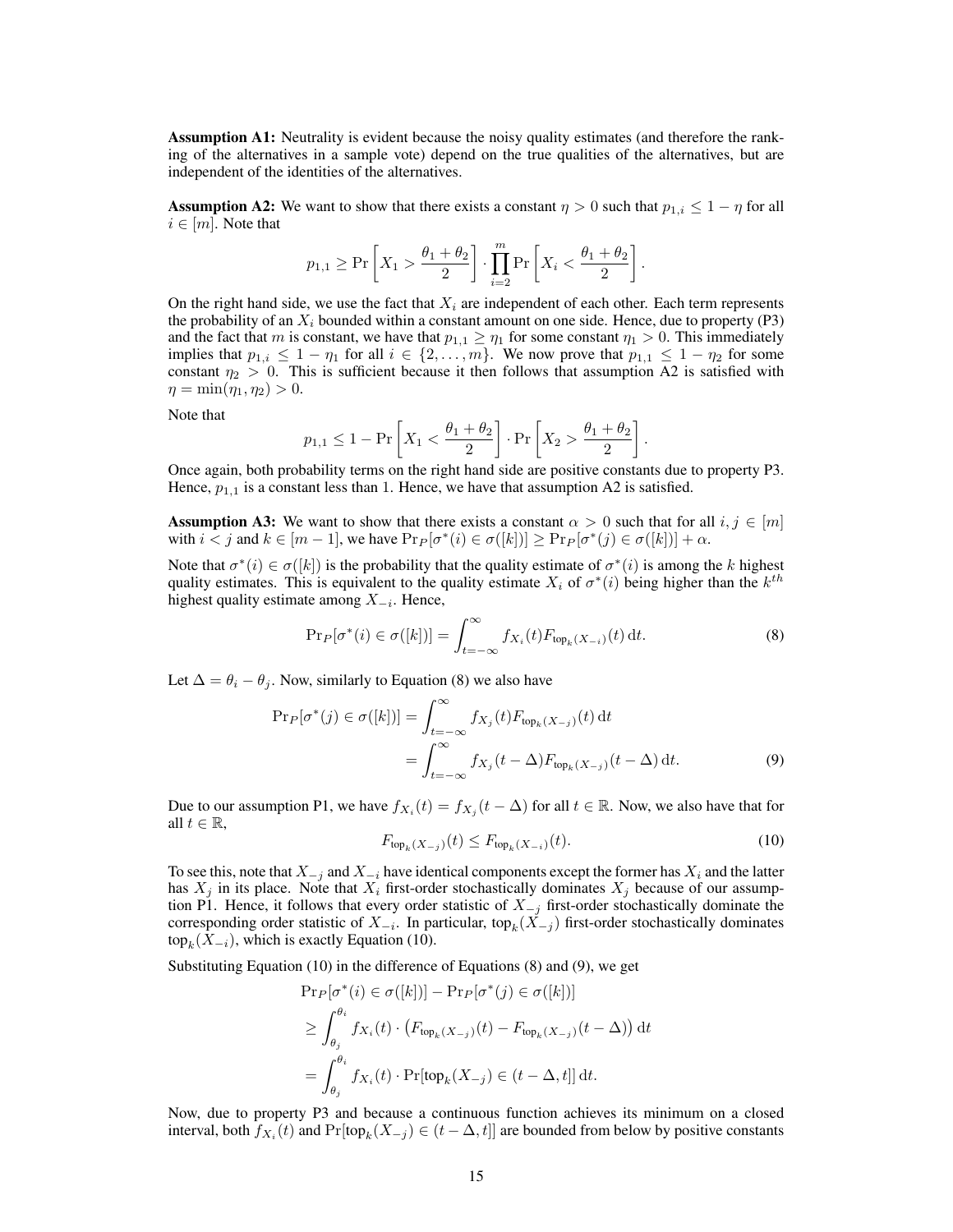for  $t \in [\theta_j, \theta_i]$ . Hence, the integral of their product is bounded from below by a positive constant, which implies that assumption A3 is satisfied.

**Assumption A4:** We show a stronger condition that there exists a positive constant  $\alpha > 0$  such that for all  $\overline{i}$ ,  $j$ ,  $i'$ ,  $j' \in [m]$  with  $i < j$  and  $i' < j'$ ,

<span id="page-15-0"></span>
$$
\Omega = \Pr_P[\sigma^*(i) = \sigma(i') \land \sigma^*(j) = \sigma(j')] - \Pr_P[\sigma^*(i) = \sigma(j') \land \sigma^*(j) = \sigma(i')] \ge \alpha.
$$
 (11)

Fix  $i, j \in [m]$  with  $i < j$  and  $i', j' \in [m]$  with  $i' < j'$ . We explicitly evaluate the probability difference  $\Omega$  in Equation [\(11\)](#page-15-0) by conditioning on the values of  $X_S = \{X_k\}_{k \in S}$ , where  $S = [m] \setminus \{X_k\}_{k \in S}$  $\{i, j\}$ . Consider two cases.

**Case 1:**  $j' > i' + 1$  In this case, we want that  $X_i \in (\text{top}_{i'}(X_s), \text{top}_{i'-1}(X_s))$  and  $X_j \in$  $(\text{top}_{j'-1}(X_s), \text{top}_{j'-2}(X_s)]$ . (The latter interval has shifted indices because insertion of  $X_i$  would shift the rank of  $X_j$  by one.) Thus, we can evaluate  $\Delta$  in Equation [\(11\)](#page-15-0) as follows.

$$
\Omega = \int_{t_S} \int_{t_i = \text{top}_{i'}(X_S)}^{\text{top}_{i'-1}(X_S)} \int_{t_j = \text{top}_{j'-1}(X_S)}^{\text{top}_{j'-2}(X_S)} f_{X_i}(t_i) f_{X_j}(t_j) f_{X_S}(t_S) dt_j dt_i dt_S \n- \int_{t_S} \int_{t_j = \text{top}_{i'}(X_S)}^{\text{top}_{i'-1}(X_S)} \int_{t_i = \text{top}_{j'-1}(X_S)}^{\text{top}_{j'-2}(X_S)} f_{X_i}(t_i) f_{X_j}(t_j) f_{X_S}(t_S) dt_j dt_i dt_S \n= \int_{t_S} \int_{q = \text{top}_{i'}(X_S)}^{\text{top}_{i'-1}(X_S)} \int_{q' = \text{top}_{j'-1}(X_S)}^{\text{top}_{j'-2}(X_S)} (f_{X_i}(q) f_{X_j}(q') - f_{X_i}(q') f_{X_j}(q)) f_{X_S}(t_S) dq' dq dt_S.
$$

Now, define  $\Delta = (1/3) \cdot \min_{k,l \in [m], k \neq l} |\theta_k - \theta_l|$ . Then, the intervals  $\{[\theta_k - \Delta, \theta_k + \Delta, \theta_k, \theta_l]\}$  $\Delta$ ] $\{k \in [m]}$  do not intersect. Further, there is a constant probability that  $X_k$  is sampled from the interval  $[\theta_k - \Delta, \theta_k + \Delta]$  is a positive constant for all  $k \in S$  due to property (P3). Let us denote by R the region in which this this happens for all  $k \in S$ . Hence,  $Pr[t_S \in R]$ is also a positive constant. We lower bound  $\Omega$  by restricting the integration over  $t_S$  to R. Further, due to property (P2), we have that over that region,

$$
\beta = \min_{\substack{t_S \in R \\ q \in (\text{top}_{i'}(t_S), \text{top}_{i'-1}(t_S)] \\ q' \in (\text{top}_{j'-1}(t_S), \text{top}_{j'-2}(t_S)]}} f_{X_i}(q) f_{X_j}(q') - f_{X_i}(q') f_{X_j}(q)
$$

is a positive constant. Hence, we get that  $\Omega$  is lower bounded by a positive constant, as required.

**Case 2:**  $j' = i' + 1$ . This case is similar to the previous case, except that the conditions on  $X_i$  and  $X_j$  change slightly. In this case, we need to have  $X_i, X_j \in (\text{top}_{i'}(X_S), \text{top}_{i'-1}(X_S)]$  along with  $X_i > X_j$ . Hence, the evaluation of  $\Omega$  in Equation [\(11\)](#page-15-0) changes to

$$
\Omega = \int_{t_S} \int_{q=\text{top}_{i'}(X_S)}^{\text{top}_{i'-1}(X_S)} \int_{q'=\text{top}_{i'}(X_S)}^q \left( f_{X_i}(q) f_{X_j}(q') - f_{X_i}(q') f_{X_j}(q) \right) f_{X_S}(t_S) \, dq' \, dq \, dt_S
$$
\n
$$
\geq \int_{t_S} \int_{q=\binom{1/3}{2}}^{\text{top}_{i'}(X_S)} \int_{q'=\text{top}_{i'}(X_S)}^{\binom{2/3}{3}\text{top}_{i'}(X_S)+} \int_{q'=\text{top}_{i'}(X_S)}^{\binom{2/3}{3}\text{top}_{i'-1}(X_S)} \left( f_{X_i}(q) f_{X_j}(q') - f_{X_i}(q') f_{X_j}(q) \right) f_{X_S}(t_S) \, dq' \, dq \, dt_S
$$
\n
$$
\geq \beta > 0,
$$

where in the third transition,

$$
\beta = \min_{\substack{t_S \in R \\ q \in \left[ \binom{1/3}{2} \text{top}_{i'}(ts) + \binom{1}{2} \text{top}_{i'}(ts) + \binom{1}{2} \text{top}_{i'}(ts) \right] \\ q' \in \left[ \text{top}_{i'}(ts), \binom{2/3}{1/3} \text{top}_{i'-1}(ts) \right] \\ q' \in \left[ \text{top}_{i'}(ts), \binom{2/3}{1/3} \text{top}_{i'-1}(ts) \right]}
$$

where R is the same region as defined in Case 1. Once again, property (P2) implies that  $\beta$ is a positive constant. Hence,  $\Omega$  is lower bounded by a constant.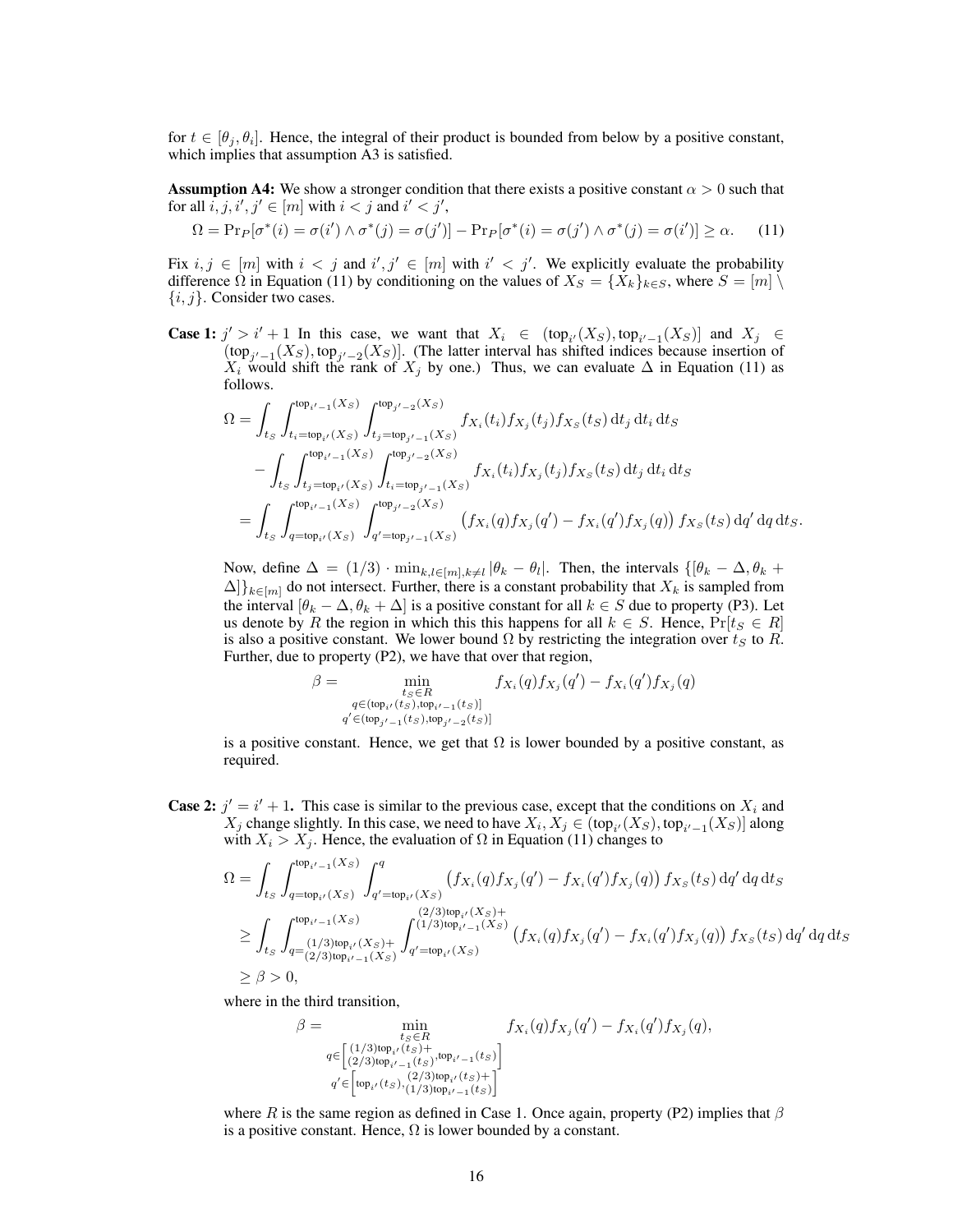Hence, both the Thurstone-Mosteller and the Plackett-Luce models are PPM- $\alpha$  for a constant  $\alpha > 0$ . This completes the proof that the three classical noise models, under suitable assumptions, satisfy our four assumptions.  $\Box$  $\Box$ 

#### <span id="page-16-0"></span>F Proof of Theorem [2](#page-5-0)

We first prove an upper bound on the accuracy of the uniform team. Fix an agent  $i \in N$ . Consider a state  $s \in S$ . For an alternative  $a \in A_s$ ,  $Pr[f(\pi_{is}^k) = a \mid \sigma_{is}]$  is the probability that the uniform team chooses a when the biased truth is  $\sigma_{is}$ . The winner is chosen by applying f to k sampled votes from  $P_i^2(\sigma_{is})$ . Therefore, the neutrality of  $P_i^2$  (assumption A1) and of f (assumption in the theorem) imply that for every permutation  $\tau$  of the alternatives,

<span id="page-16-1"></span>
$$
\Pr[f(\boldsymbol{\pi}_{is}^k) = \tau a \mid \tau \sigma_{is}] = \Pr[f(\boldsymbol{\pi}_{is}^k) = a \mid \sigma_{is}]. \tag{12}
$$

Consider the set of rankings  $Good_{is} \subseteq \mathcal{L}(A_s)$  such that the true best alternative  $\sigma_s^*(1)$  has the highest winning probability among all alternatives in  $A_s$  if and only if  $\sigma_{is} \in Good_{is}$ . From Equa-tion [\(12\)](#page-16-1), we can see that permuting the alternatives in  $\sigma_{is}$  permutes the winning probabilities of the alternatives accordingly. Hence, the rankings in  $Good<sub>is</sub>$  are obtained by taking one ranking in  $Good<sub>is</sub>$  and applying all possible permutations that fix (i.e., do not relabel)  $\sigma_s^*(1)$ , and thus do not change its position in the ranking. Thus, there exists a  $k \in [m_s]$  such that  $Good_{is}$  is the set of rankings where  $\sigma_s^*(1)$  is in position k.

Let  $Bad_{is} = \mathcal{L}(A_s) \setminus Good_{is}$ . By assumption A2, there exists a constant  $\eta > 0$  such that

<span id="page-16-3"></span>
$$
\Pr[\sigma_{is} \in Bad_{is}] \ge \eta, \forall s \in S. \tag{13}
$$

<span id="page-16-2"></span>Further, when  $\sigma_{is} \in Bad_{is}$ , we know that there exists an alternative  $a \in A_s$  with winning probability at least as high as that of  $\sigma_s^*(1)$ . Hence, the winning probability of  $\sigma_s^*(1)$  is at most  $1/2$ . That is,

$$
\mathbb{E}\left[X_{is}^k \mid \sigma_{is} \in Bad_{is}\right] \le 1/2. \tag{14}
$$

Putting everything together, we have that

$$
\mathbb{E}\left[X_{is}^{k}\right] = \sum_{s \in S} \mu(s) \cdot \left[\Pr[\sigma_{is} \in Bad_{is}] \cdot \mathbb{E}\left[X_{is}^{k} \mid \sigma_{is} \in Bad_{is}\right] \right]
$$
  
+ 
$$
\Pr[\sigma_{is} \in Good_{is}] \cdot \mathbb{E}\left[X_{i}^{k} \mid \sigma_{is} \in Good_{is}\right]\right]
$$
  

$$
\leq \sum_{s \in S} \mu(s) \cdot \left[\Pr[\sigma_{is} \in Bad_{is}] \cdot \frac{1}{2} + \Pr[\sigma_{is} \in Good_{is}] \cdot 1\right] \leq \sum_{s \in S} \mu(s) \cdot \left[\eta \cdot \frac{1}{2} + (1 - \eta) \cdot 1\right]
$$
  
= 
$$
1 - \frac{\eta}{2},
$$

where the second transition holds due to Equation [\(14\)](#page-16-2), and the third transition holds due to Equa-tion [\(13\)](#page-16-3). Taking  $c = \frac{\eta}{2}$  proves the first part of the theorem.

For the results regarding the diverse team, recall that in a state  $s \in S$ , every agent  $i \in N$  first draws its biased truth  $\sigma_{is} \sim P_i^1(\theta_s)$ , and then draws a sample  $\psi_{is} \sim P_i^2(\sigma_{is})$ . Equivalently, we can say that each agent  $i \in N$  draws its vote  $\psi_{is} \sim (P_i^2 \circ P_i^1)(\theta_s)$ . Let  $P_i = P_i^2 \circ P_i^1$ . Thus,  $\psi_s^n$  is a profile consisting of one sample from  $P_i(\theta_s)$  for each  $i \in N$ . We want to show that  $\lim_{n\to\infty} \Pr[f(\psi_s^n) = \sigma_s^*(1)] = 1$ . We establish this under each of the two conditions mentioned in the second part of the theorem.

First, let assumptions A1 and A3 hold, and let  $f$  be a PD-c voting rule. Fix a state  $s \in S$ . Since  $P_i^1$ and  $P_i^2$  are PD- $\alpha$  (assumption A3),  $P_i$  is PD- $\alpha^2$  due to Lemma [1.](#page-4-1) Thus, by definition we have that for every agent  $i \in N$ , every alternative  $a \in A_s \setminus \{\sigma_s^*(1)\}\)$ , and every  $j \in [m_s - 1]$ ,

$$
\Pr\left[\sigma_s^*(1) \in \psi_{is}([j])\right] \ge \Pr\left[a \in \psi_{is}([j])\right] + \alpha^2.
$$

Recall that  $T_{\psi_s^n}(a, j)$  denotes the number of times alternative a appears among first j positions in  $\psi_s^n$ . Due to Kolmogorov's strong law, we have that for all  $a \in A_s \setminus {\sigma_s^*(1)}$  and for all  $j \in [m_s-1]$ ,

$$
\lim_{n\to\infty} \Pr\left[T_{\boldsymbol{\psi}^n_s}(\sigma_s^*(1),j) \le T_{\boldsymbol{\psi}^n_s}(a,j)\right] = 0.
$$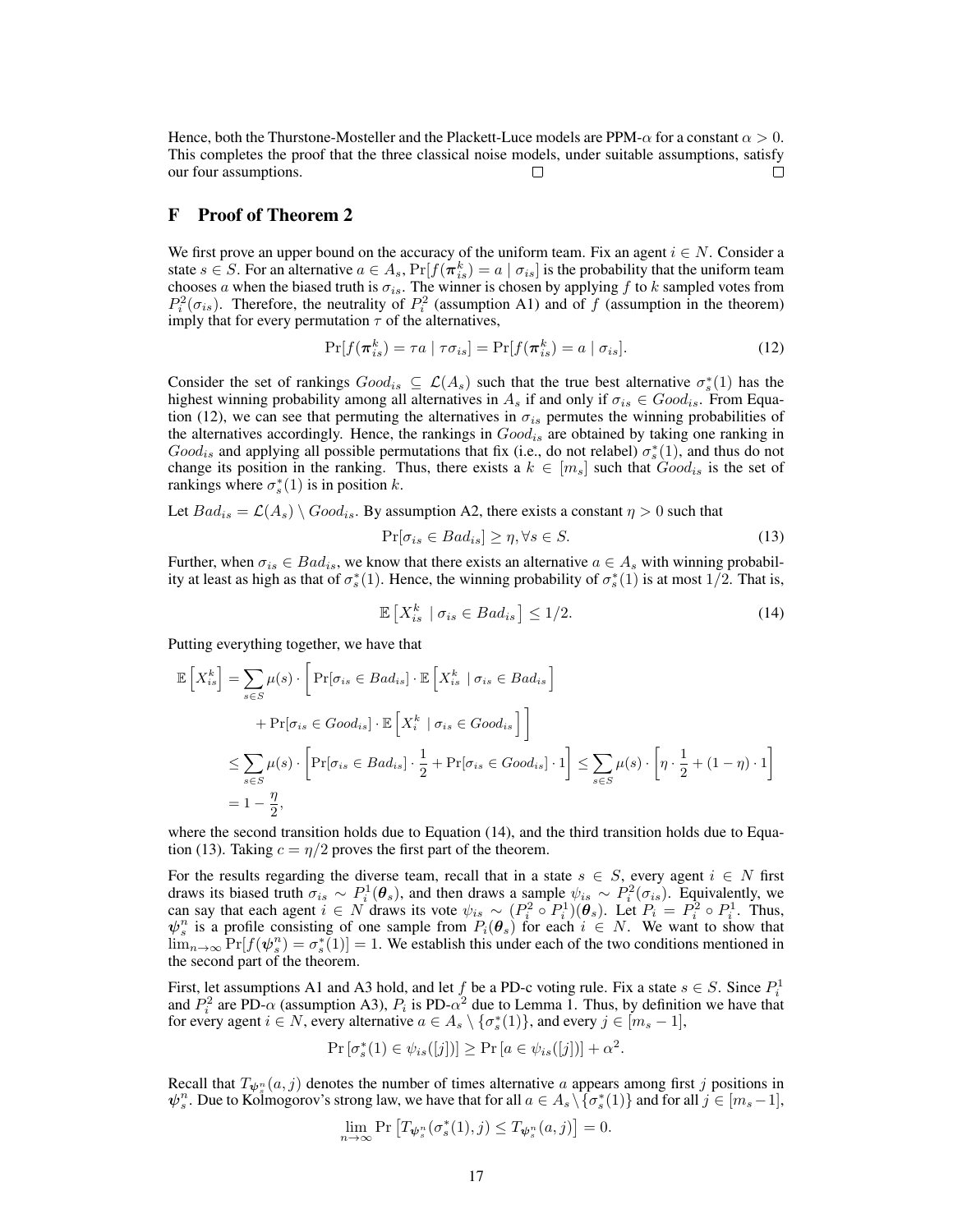Taking the union over  $a \in A_s \setminus {\{\sigma_s^*(1)\}}$  and  $j \in [m_s - 1]$ , and applying the union bound, we get that the probability that  $\sigma_s^*(1)$  is *not* the position-dominating winner in  $\psi_s^n$  is zero in the limit when  $n \to \infty$ . Since this holds for each state  $s \in S$ , it holds in expectation over the state space S. Moreover, the PD-c rule  $f$  always outputs the position-dominating winner (with probability 1) whenever it exists. Hence, we have  $\lim_{n\to\infty} \Pr[f(\psi_s^n) = \sigma_s^*(1)] = 1$ , as required.

The proof for Condorcet consistent rules is almost identical to the proof for PD-c rules. Let assumptions A1 and A4 hold, and let f be a Condorcet consistent voting rule. Fix a state  $s \in S$ . Since  $\hat{P}_i^1$ and  $P_i^2$  are PPM- $\alpha$  and PM- $\alpha$  respectively (assumption A4),  $P_i$  is PM- $\alpha^2$  due to Lemma [2.](#page-4-2) Thus, by definition we have that for every agent  $i \in N$  and alternative  $a \in A_s \setminus \{\sigma_s^*(1)\},$ 

$$
\Pr\left[\sigma_s^*(1) \succ_{\psi_{is}} a\right] \ge \Pr\left[a \succ_{\psi_{is}} \sigma_s^*(1)\right] + \alpha^2.
$$

Due to Kolmogorov's strong law, a majority of votes in  $\psi_s^n$  would rank  $\sigma^*(1)$  above a with probability 1 as  $n \to \infty$ , for every  $a \in A_s \setminus {\sigma_s^*(1)}$ . Hence, in the limit,  $\sigma_s^*(1)$  becomes the Condorcet winner with probability 1. Since this holds for each state  $s \in S$ , it holds in expectation over the state space S. Moreover, the Condorcet consistent voting rule f must output the Condorcet winner (with probability 1) whenever it exists. Hence, once again we have  $\lim_{n\to\infty} Pr[f(\psi_s^n) = \sigma_s^*(1)] = 1$ , as required.  $\Box(\text{Proof of Theorem 2})$ П

While Theorem [2](#page-5-0) is already quite general, it is possible to generalize it even further. We preferred to present the simpler version for ease of exposition; but let us informally say that it is also possible to handle the case where the ground truth is an objective true quality for each alternative (and then one would rather know the expected quality of the chosen alternative), and the case where the number of alternatives in each state is not fixed.

#### <span id="page-17-0"></span>G Parametrized Agents

In Table [1](#page-18-0) we present the parameters that were sampled to generate parametrized versions of Fuego. For each random draw, we used a uniform random distribution, defined in the interval shown in the column "Range". Also, depending on the domain of each parameter, we sample integers or floating point numbers. A detailed description of these parameters is available in the Fuego documentation, at <http://fuego.sourceforge.net/fuego-doc-1.1/>.

### <span id="page-17-1"></span>H Additional Experimental Results

In this section we present further analysis of our experimental results. First we show that the original Fuego is, indeed, stronger than the parametrized agents. Like in our experiments, we ran  $10009 \times 9$ Go games, with the system under evaluation playing as white, against the original Fuego playing as black. In Figure [3](#page-17-2) we can see the winning rate of Fuego and of each one of the parametrized agents. The original Fuego is the strongest agent (with  $p < 0.01$  for all but 3 agents), having a winning rate close to 50%. The parametrized agents, on average, have a winning rate of 32.3% (std: 10.4%).

We also evaluate the diversity of a team of parametrized agents, by analyzing a sample of 10 parametrized agents. We use the metric proposed in [\[19\]](#page-8-6), where diversity is defined as the average Hellinger Distance [\[11\]](#page-8-24) between the probability density functions (PDFs) of all possible combinations of pairs of agents across different world states. We show three different results: *Control*

<span id="page-17-2"></span>

Figure 3: Winning rate of Fuego and of the parametrized agents.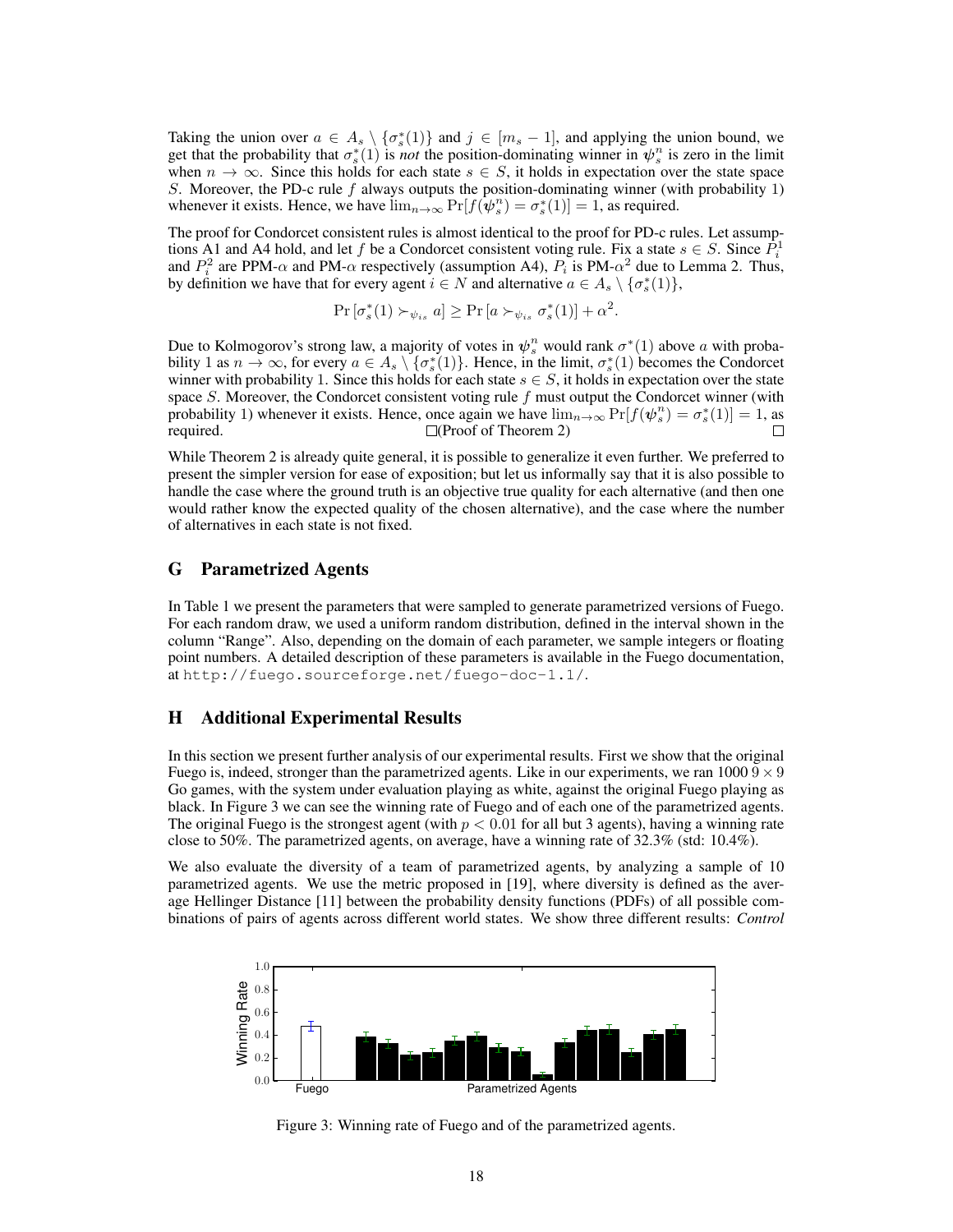<span id="page-18-0"></span>

| Parameter                                   | Domain  | Range                |
|---------------------------------------------|---------|----------------------|
| uct_param_globalsearch mercy_rule           | Integer | [0,1]                |
| uct_param_globalsearch territory_statistics | Integer | [0,1]                |
| uct_param_globalsearch length_modification  | Float   | [0, 0.5]             |
| uct_param_globalsearch score_modification   | Float   | [0, 0.5]             |
| uct_param_player forced_opening_moves       | Integer | [0,1]                |
| uct_param_player reuse_subtree              | Integer | [0,1]                |
| uct_param_player use_root_filter            | Integer | $\overline{[0,1]}$   |
| uct_param_policy nakade_heuristic           | Integer | [0,1]                |
| uct_param_policy fillboard_tries            | Integer | [0, 5]               |
| uct_param_rootfilter check_ladders          | Integer | [0,1]                |
| uct_param_search check_float_precision      | Integer | [0,1]                |
| uct_param_search prune_full_tree            | Integer | [0,1]                |
| uct_param_search rave                       | Integer | [0,1]                |
| uct_param_search virtual_loss               | Integer | [0,1]                |
| uct_param_search weight_rave_updates        | Integer | [0,1]                |
| uct_param_search bias_term_constant         | Float   | [0, 1.0]             |
| uct_param_search expand_threshold           | Integer | [1,4]                |
| uct_param_search first_play_urgency         | Integer | [1,10000]            |
| uct_param_search knowledge_threshold        | Integer | [0,10000]            |
| uct_param_search number_playouts            | Integer | $[1,3]$              |
| uct_param_search prune_min_count            | Integer | $\overline{[1,128]}$ |
| uct_param_search randomize_rave_frequency   | Integer | [0, 200]             |
| uct_param_search rave_weight_final          | Integer | [1000, 10000]        |
| uct_param_search rave_weight_initial        | Integer | $\sqrt{0,999}$       |

Table 1: Parameters sampled to generate different versions of Fuego.

compares each agent with a second sample of itself, in order to measure the noise in our evaluation; *Parametrized Agents* compares all possible pairs of parametrized agents, in order to estimate the diversity of our team; and *Independent Agents* compares each parametrized agent with Pachi [\[4\]](#page-8-25), an independently developed Computer Go program. In order to perform the analysis, we estimate the PDFs of Pachi and 10 agents from the diverse team, using 100 different board states. For each board state we sample 100 moves for each agent. The results are shown in Figure [4\(](#page-19-0)a). These results indicate that the level of diversity is especially high when the parametrized agents are compared with Pachi, suggesting that the current parametrization methodology falls short of creating an idealized diverse team. That said, the methodology does lead to some diversity, as indicated by the statistically significant difference between the Control bar and Parametrized Agents bar.

We also evaluate the level of diversity by testing whether there is a set of board states where all parametrized agents have a low probability of playing the best action. Again, we evaluate a sample of 10 agents from the diverse team. We first estimate the best move for each of 100 board states. To this end, we use Fuego to evaluate the given board state, but with a time limit 50x higher than the default one. Then, based on the previous estimated PDFs of the parametrized agents, we can obtain the probability of each agent playing the optimal action. Finally, we calculate the proportion of board states in which all parametrized agents play the best action with probability below a certain threshold. The results are shown in Figure [4\(](#page-19-0)b). It turns out that all parametrized agents play the optimal action with probability smaller than  $1/2$  in 40% of the board states. Moreover, in 10% of the board states, the probability of playing the optimal action is lower than 10%. Hence, there is still a large set of board states in which all agents play badly, regardless of the parametrization.